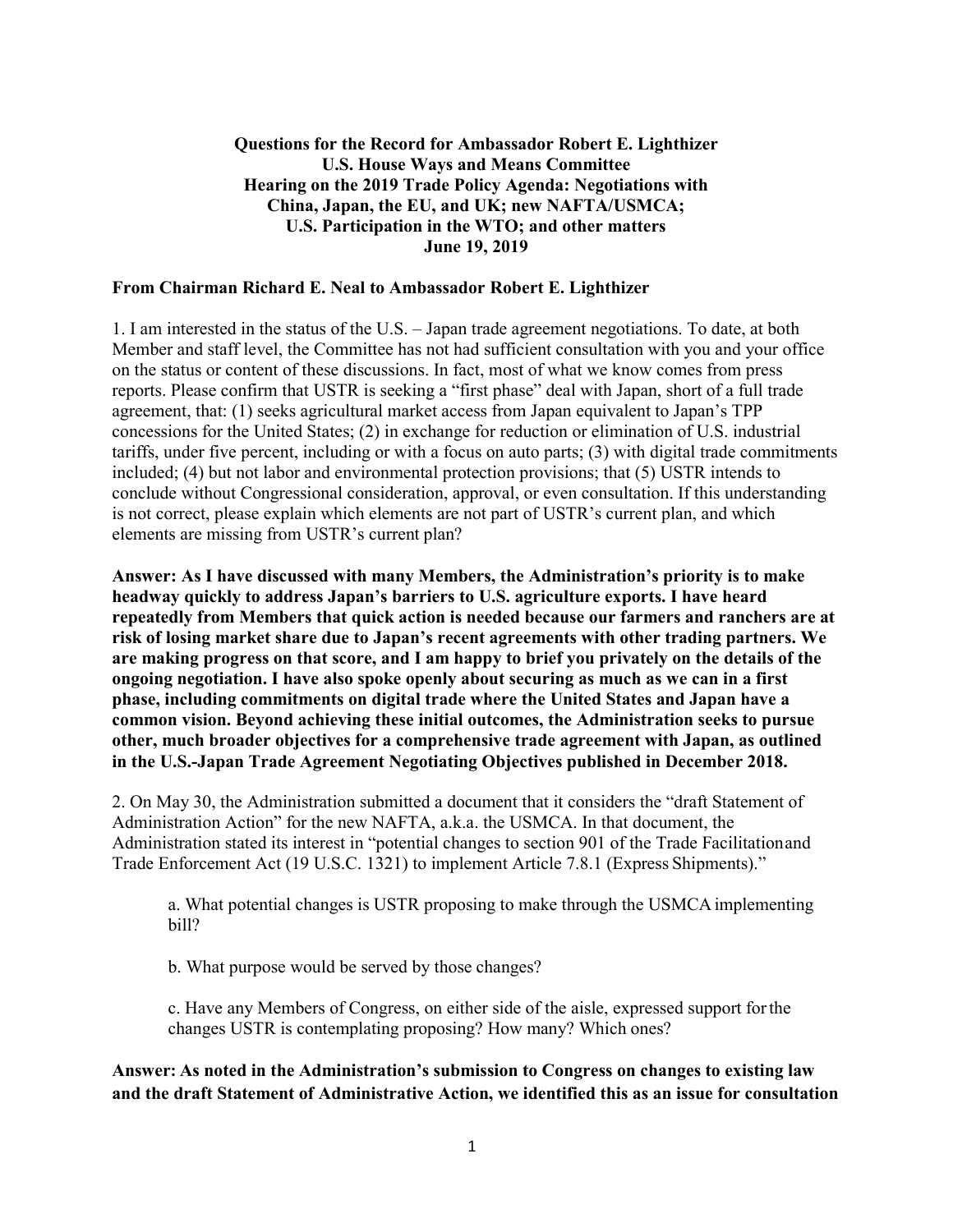**with the Committee on Ways and Means of the House and the Committee on Finance of the Senate. We understand that Members have different views on this matter, and these consultations are underway. I look forward to continuing those conversations with you and other Members on this important issue.**

3. The Administration's trade negotiations with China are wide-ranging and address intellectual property-related issues (which form the basis for the Section 301 investigation that led to these negotiations) as well as issues related to market access for agricultural products and services, nontariff barriers, etc.

a. Why are structural changes to improve China's treatment of its workers or environment, or China's treatment of its Uyghur population and reports of forced labor in the Uyghur detention camps in China's Xinjiang Province not included in the scope of the ongoing negotiations?

b. Is it your view that another Section 301 enforcement action would be required toaddress these issues?

c. What about the current Section 301 action precludes these issues from being included in the scope of the negotiations?

**Answer: Under President Trump's leadership, the United States is committed to working toward a more fair and reciprocal trade relationship with China. As set forth in USTR's 2018 Report to Congress on China's WTO Compliance, the Administration has a number of concerns regarding problematic Chinese labor and environmental policies and practices, including China's lack of adherence to certain internationally recognized standards. In the current negotiations with China, we are seeking to address a wide range of unfair trade practices. The negotiations of course cannot cover every aspect of the U.S.-China relationship where the United States has identified a problem. The current negotiations arising from the Section 301 action do not directly address labor and environment laws in China, but I am committed to working with you and other Members of Congress to discuss options and policy tools for addressing these important issues. I defer to the State Department on questions relating to the Administration's response to China's treatment of its Uyghur population.**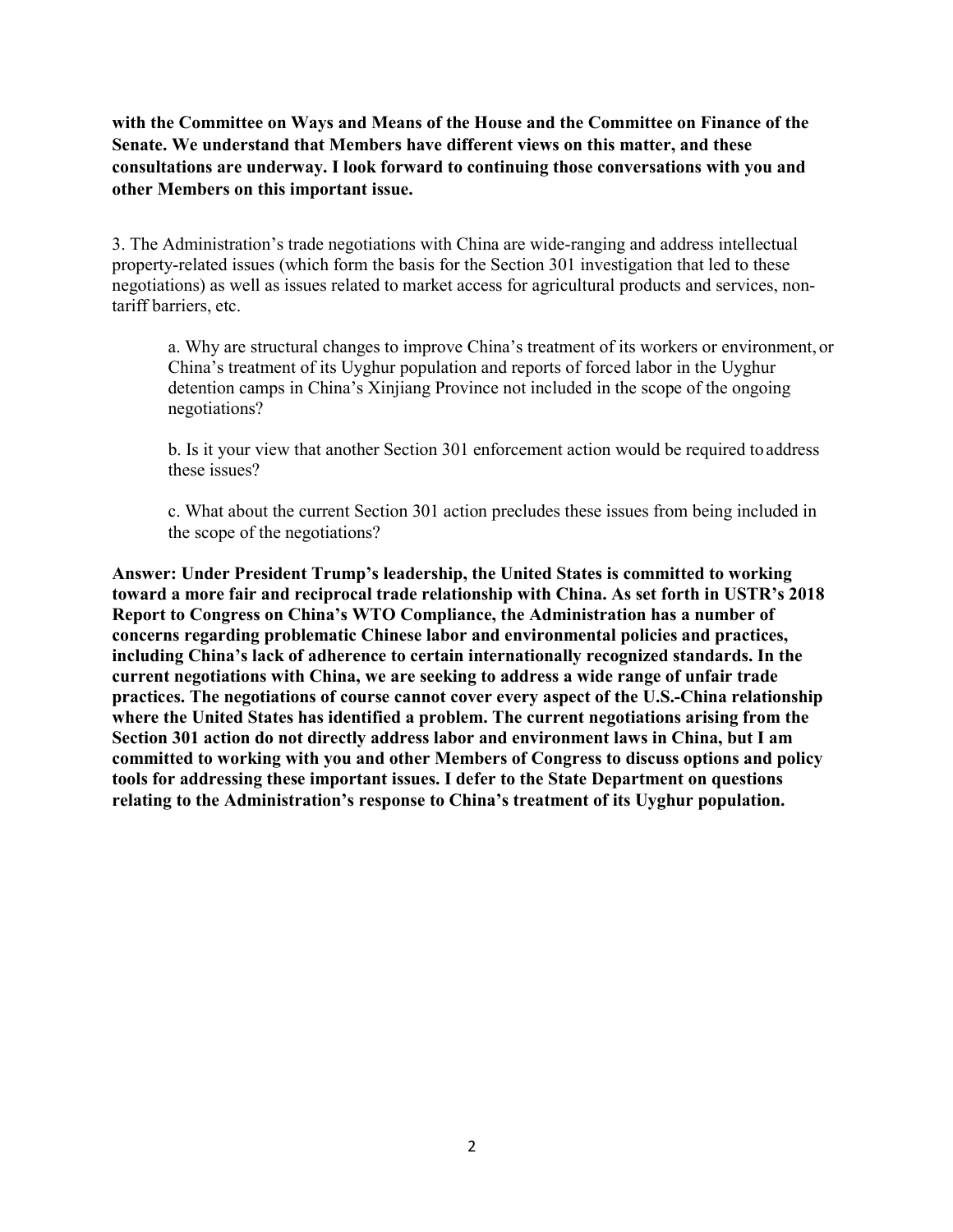### **From Trade Subcommittee Chairman Earl Blumenauer to Ambassador Robert E. Lighthizer**

1. Could you please clarify the purpose/objective of footnote 46 (Article 20.49) in theintellectual property chapter of the USMCA?

## **Answer: This footnote was included in order to account for the period of time in U.S. law during which certain products that meet the USMCA definition of a biologic may apply for approval under either the Federal Food, Drug, and Cosmetic Act or the Public Health Service Act.**

2. Could footnote 46 (Article 20.49) of the intellectual property chapter of the USMCA be used by companies to seek an extension of the exclusivities for drugs that are under transition to be biologics by March 23, 2020? Are insulin drugs among the drugs covered by thisfootnote?

**Answer: FDA has identified insulin products as among those covered by the transition period in the appendix to its December 2018 guidance for industry, "Interpretation of the 'Deemed to be a License' Provision of the Biologics Price Competition and Innovation Act of 2009." Such products would thus be covered by footnote 46 of the Intellectual Property Rights chapter of USMCA. However, footnote 46 does not allow companies to seek or receive an extension to 10 years of exclusivity for biologic drugs that are eligible to receive approval under the Food, Drug, and Cosmetic Act during the period of transition.**

3. How would this footnote interact with the December 2018 Food and Drug Administration guidance, which specified that drugs that are in transition to the biologics pathwaydo not receive additional exclusivities?

**Answer: Footnote 46 does not require parties to grant 10 years of exclusivity to "deemed to be licensed" biological products. This is consistent with the U.S. Food and Drug Administration December 2018 guidance for industry, "Interpretation of the 'Deemed to be a License' Provision of the Biologics Price Competition and Innovation Act of 2009."**

4. In 2016, Congress passed the Trade Facilitation and Trade Enforcement Act, which raised the *de minimis* threshold to \$800. In doing so, Congress found that a higher *de minimis* threshold relieved small- and medium-sized businesses of substantial costs, including manufacturers, who rely on lowvalue inputs for the production of U.S. exports. These dynamics have not changed. Changing this figure merely imports costs throughout many aspects of our economy. As we work to finalize the renegotiated NAFTA, can you commit not to seek the derogation or authority to derogate from the current US de minimis threshold?

**Answer: As noted in the Administration's submission to Congress on changes to existing law and the draft Statement of Administrative Action, we identified this as an issue for consultation with the Committee on Ways and Means of the House and the Committee on Finance of the Senate. These consultations are underway. I look forward to continuing those conversations with you and other Members on this important issue.**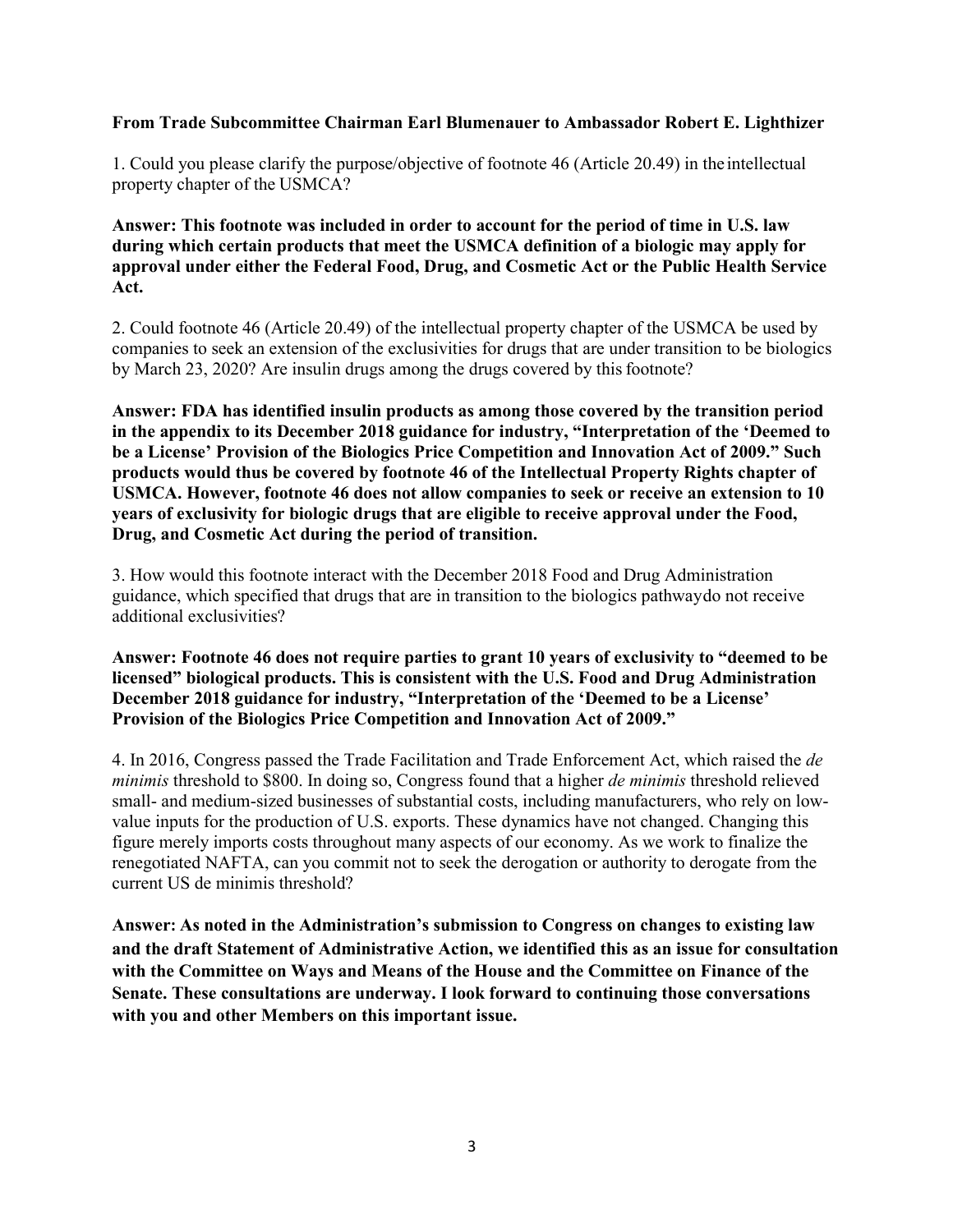### **From Representative David Schweikert to Ambassador Robert E. Lighthizer**

1. Regarding an issue raised on behalf of my colleague, Congressman Jim Hagedorn ofMinnesota:

American producers of feed-grade amino acid additives are facing unprecedented pressure from subsidized Chinese imports as a consequence of illegal subsidies and lower domestic Chinese demands. With Chinese dumping imported amino acids in the U.S. market, American producers face significant long-term harm, and the entire amino acid additive industry could be lost to China in very much the same manner as other industries. Certain feed-grade amino acid additives are noticeably absent on the USTR tariff lists. What is the Administration and USTR doing to ensure that all amino acid additives are addressed in ongoing U.S.-China trade negotiations? Why were specific feed-grade additives left off the lists when they are manufactured here in the USA? Will USTR include the amino acid additives onto the list?

### **Answer: USTR excluded amino acid additives from the proposed \$300 billion trade action tariff list because they are included in the pharmaceutical category. In addition to tariff subheadings related to pharmaceutical products, the proposed product list excludes select rare earth materials, critical minerals, and other goods.**

2. In 2016, Congress raised the U.S. *de minimis* threshold to \$800 in the bipartisan TradeFacilitation and Trade Enforcement Act. This change enjoys wide bipartisan support in Congress and throughout the e-commerce landscape. The current threshold benefits millions of American small businesses, across all sectors, including manufacturers, who rely on low-value inputs for the production of U.S. exports. As a result, American small businesses now enjoy more rapid border clearance, reduced complexities and red tape, and lower logistics costs, while American consumers benefit through faster, less expensive access to a wider range of goods.

Given the benefits of the current *de minimis* threshold to American small businesses and the U.S. economy as a whole, and that Congress legislated on the U.S. de minimis level only a few years ago, I remain extremely concerned over the Draft Statement of Administrative Action (SAA) on the U.S.- Mexico-Canada Agreement (USMCA) transmitted to Congress on May 30. This draft SAA includes language suggesting that you may seek changes to the U.S. *de minimis* threshold through the USMCA implementing bill. As you know, last December, Rep. Kind and I led a bipartisan letter urging you not to seek to lower the U.S. *de minimis* threshold. My position has not changed. I strongly oppose including any language in the USMCA implementing bill that would lower the U.S. de minimis level or that would delegate this authority to the Executive Branch. As you work with Congress to finalize the USMCA implementing legislation, will you commit to not seeking authority to lower the U.S. *de minimis* threshold?

**Answer: As noted in the Administration's submission to Congress on changes to existing law and the draft Statement of Administrative Action, we identified this as an issue for consultation with the Committee on Ways and Means of the House and the Committee on Finance of the Senate. These consultations are underway. I look forward to continuing those conversations with you and other Members on this important issue.**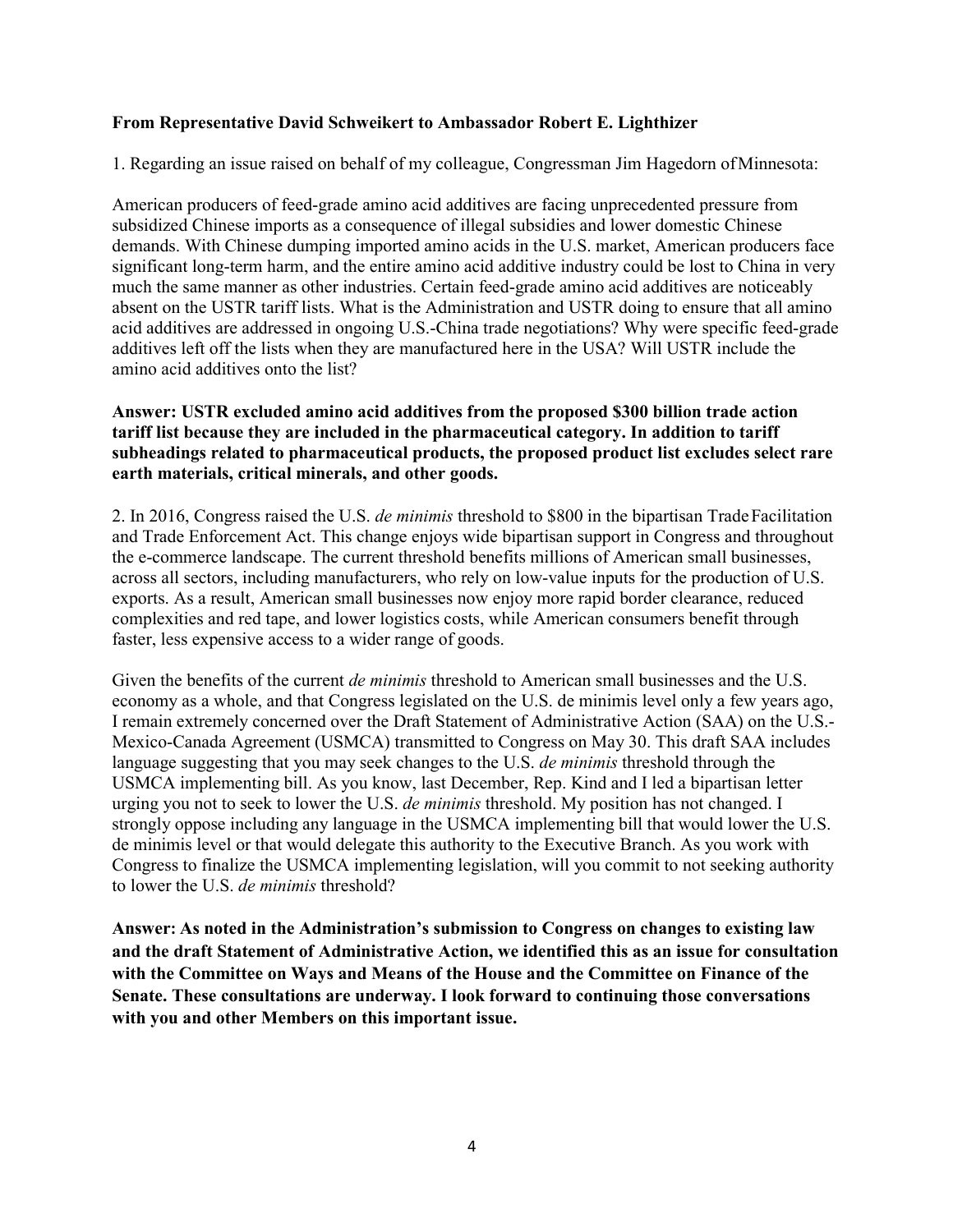### **From Representative Linda Sánchez to Ambassador Robert E. Lighthizer**

1. Mr. Lighthizer, having run out of time during our exchange regarding CDA 230, I'd like to follow up on my question regarding USTR's decision to push inclusion of this provision in trade agreements. During the hearing, I asked you for information regarding the administration's decision to pursue inclusion of this provision in trade agreements. You stated that the provision was not included in past agreements because CDA 230 was not law 20 years ago. I'd note that the provision became law in 1996. Can you please provide clarification as to why USTR is now pursuing inclusion of this policy in agreements?

**Answer: Trade Promotion Authority generally directs USTR to seek trade agreement provisions consistent with U.S. law, and specifically directs USTR to recognize the growing significance of the Internet as a platform for commerce. The original NAFTA did not include provisions paralleling key aspects of the Communications Decency Act both because it predated the law and because our approach to the inclusion of digital trade provisions in trade agreements was at an earlier stage of development at that time. The USMCA Digital Trade chapter contains the strongest disciplines on digital trade of any international agreement, providing a firm foundation for the expansion of trade and investment in the innovative products and services where the United States has a competitive advantage.**

2. Sticking with issues that affect Southern California, film and television is one of the most highly unionized industries in the United States. I'm concerned about the reports I'm hearing that Chinamay be retaliating against the U.S. by reducing opportunities for U.S. film exports to China.

While I agree that China has been flouting trade rules for years, I'm concerned that a major southern California industry and important US cultural export, is going to pay a high price, and that my constituents could lose jobs and income as a result. This issue is just as serious as China's efforts to shut out U.S. farm products. Can you explain what you are doing to promote films and TV exports and to ensure these exports have a level playing field in China and other overseas markets?

**Answer: For many years, China has restricted access to U.S. film and television. The United States won a WTO dispute against China several years ago on this issue, which resulted in a 2012 Memorandum of Understanding (MOU) relating to theatrical films. Among other things, China agreed in the MOU to raise the share of box office revenue received by U.S. film producers. The MOU also provided that it would be reviewed in calendar year 2017 in order for the two sides to discuss issues of concern, including further meaningful compensation for the U.S. side in terms of, among other things, the U.S. film producers' share of box revenue. In 2017, in accordance with the terms of the MOU, the two sides began discussions regarding the provision of further meaningful compensation to the United States. It is a priority for the United States to ensure that, as part of the negotiations launched by Presidents Trump and Xi on December 1, 2018, China fulfills its MOU obligations, including by allowing U.S. film producers to realize a share of box office revenue consistent with market rates around the world.**

**We continue to monitor closely whether China is engaging in other forms of retaliation, including with regard to U.S. exports of films and TV programs. In addition, we continue to ensure that all trading partners abide by their commitments to film distribution and exhibition,**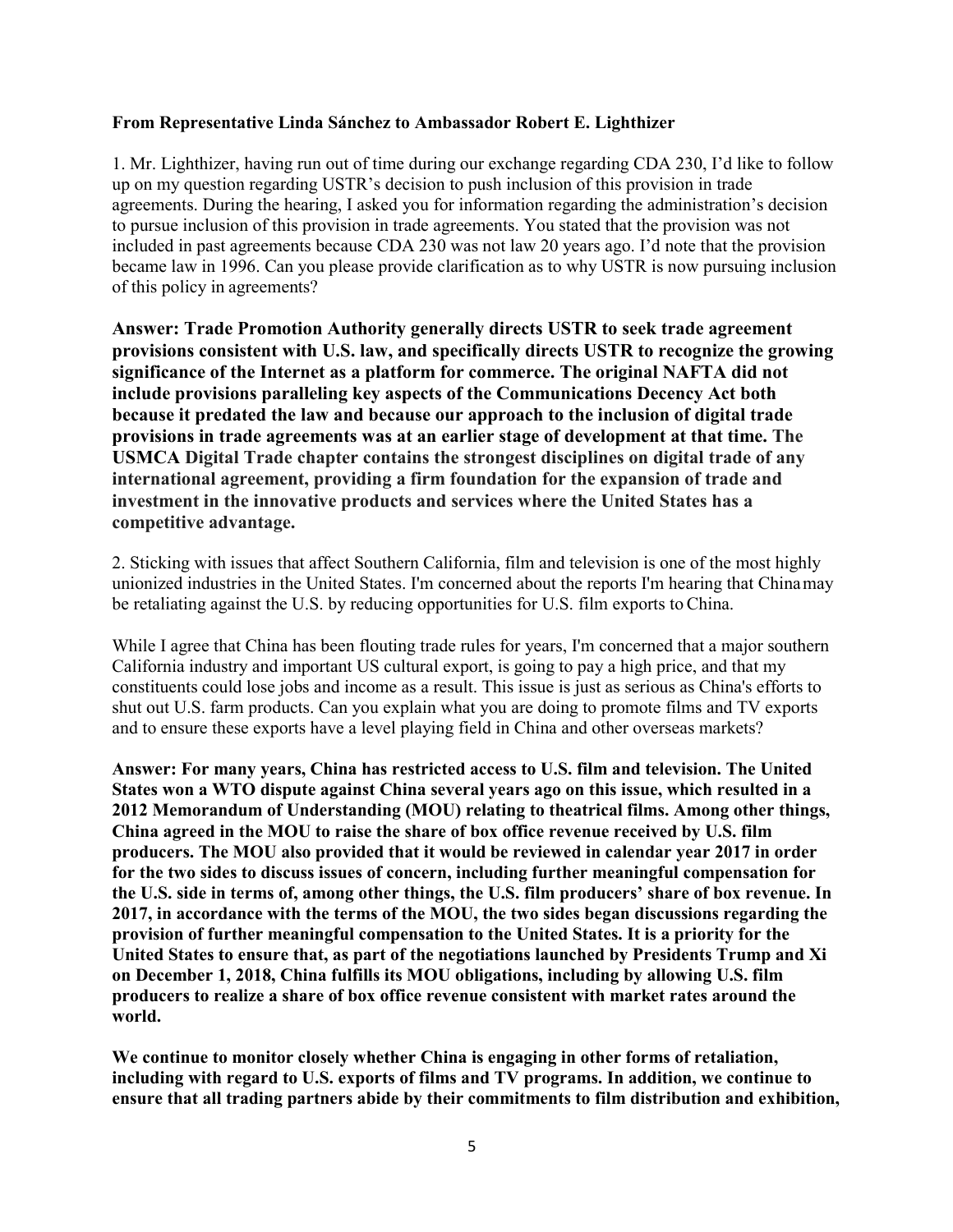### **television programming, and other audiovisual services, and seek to ensure that the strong growth in online streaming services is not disrupted through new barriers.**

3. I would like to raise one final issue, getting into the nitty gritty of the labor chapter. In looking at Section 23.7, regarding Violence Against Workers, there is language I find extremely troubling. It says that cases of violence or threats of violence against workers can only be brought for a sustained and recurring course of action or inaction in a manner affecting trade or investment. There's even footnotes there, footnotes 11 and 12, going into more detail. So the way I read it, if a worker is murdered for workplace organizingor has their life or their family's lives threatened with violence or death, no case can be brought? If the threat only happens once, it is not sustained or recurring. If it happens a second or third time, but irregularly, would that meet the standard? It's seems likely it might not. I think that language and those footnotes need to be taken out if we are serious about protecting workers from violence and threats of violence. This is a serious issue that I hope will be addressed as we continue to work with USTR regarding extensive outstanding labor enforcement issues.

**Answer: I am committed to vigorously enforcing our trade agreements, including the labor obligations, and agree that the USMCA must address violence against workers. As you point out, the USMCA Labor Chapter has a specific obligation on violence, and this represents groundbreaking text that has never been in any trade agreement. Nothing like this was in NAFTA or TPP, and this is without question a big win for American workers. I will continue to work with you and other Members of Congress to discuss options and policy tools to address this and other USMCA labor issues.**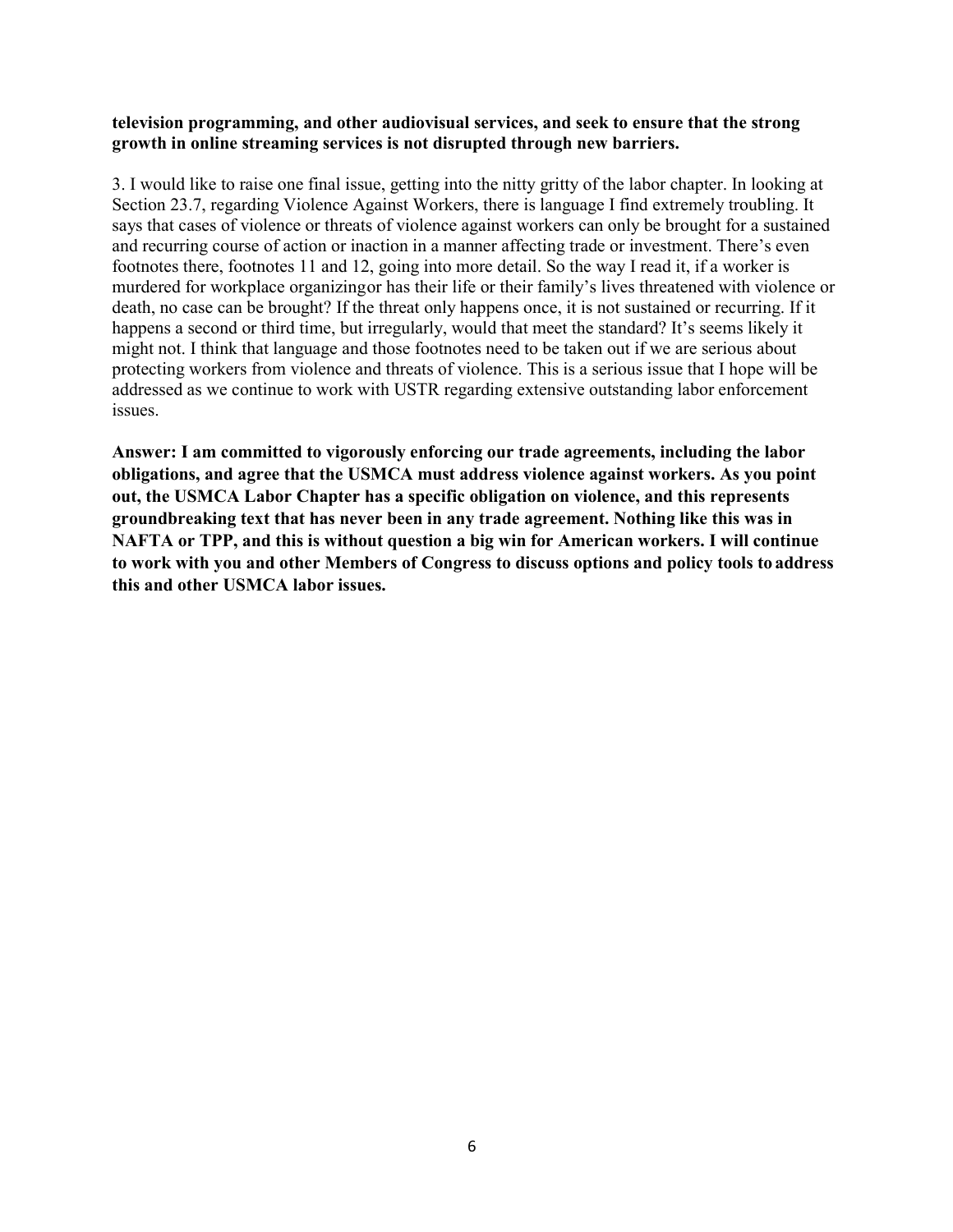### **From Representative Jackie Walorski to Ambassador Robert Lighthizer**

1. Ambassador Lighthizer, the Recreational Vehicle Industry Association has resubmitted a Competitive Need Limitation waiver from the GSP program for lauan and meranti wood at the 10 digit level. I hope that USTR will give this request the careful consideration it deserves. This waiver updates a request made last year to a much narrower group of products that are essential to RV manufacturers in my district. Since the removal of this product from GSP for Indonesia, importshave grown despite an 8 percent tariff, showing that there is no other viable source for this product. This costs RV manufacturers \$1 million a month and places an unnecessary burden on these U.S. manufacturers. Can you commit to working with my office to correct this and help this innovative and uniquely American sector?

# **Answer: I have requested that the USITC study the RV's industry's GSP petition for a CNL waiver on lauan wood. Under the GSP statute, the USITC must do an independent analysis of the request, including whether a like or directly competitive product was produced in the United States within the last three years. The analysis will be completed by early September.**

2. The medical device industry is very important to the economy of Indiana. They are also heavily reliant on trade. As a top three medical device market in the world, Japan is critically important to many of the medical device companies in my state. However, it is also a challenging market for these companies, especially when it comes to setting reimbursement rates. I appreciate your efforts thusfar to raise these concerns with your counterparts in Japan, but work remains. Can you assure me that medical device issues will remain prominent in your trade negotiations with Japan?

**Answer: I share your concern regarding the importance of Japan providing a fair, transparent, and non-discriminatory approach to reimbursement policies for medical devices. We will continue to engage bilaterally with Japan on this important issue. In the context of the U.S.-Japan Trade Agreement negotiations, I remain committed to pursuing outcomes on procedural fairness for medical devices in line with the Administration's Negotiating Objectives published in December 2018.**

3. I appreciate USDA's relief package for our farmers and ranchers as retaliatory tariffs disruptour exports. I have heard in particular from dairy companies who say they need better access to export markets including China. What is the status of talks with China and will dairy be included as a priority in the negotiations?

**Answer: U.S. dairy producers face a great number of structural issues that limit their access to China's dairy market, including complicated registration, import licensing, and labeling requirements**. **We have discussed dairy extensively with China over the course of our conversations this year. We are committed to addressing issues that impede market access in China for U.S. dairy producers. I would also note that USMCA improves access for our dairy farmers in Canada, and we hope that Congress will be in a position soon to pass the Agreement so our farmers can take advantage of its provisions.**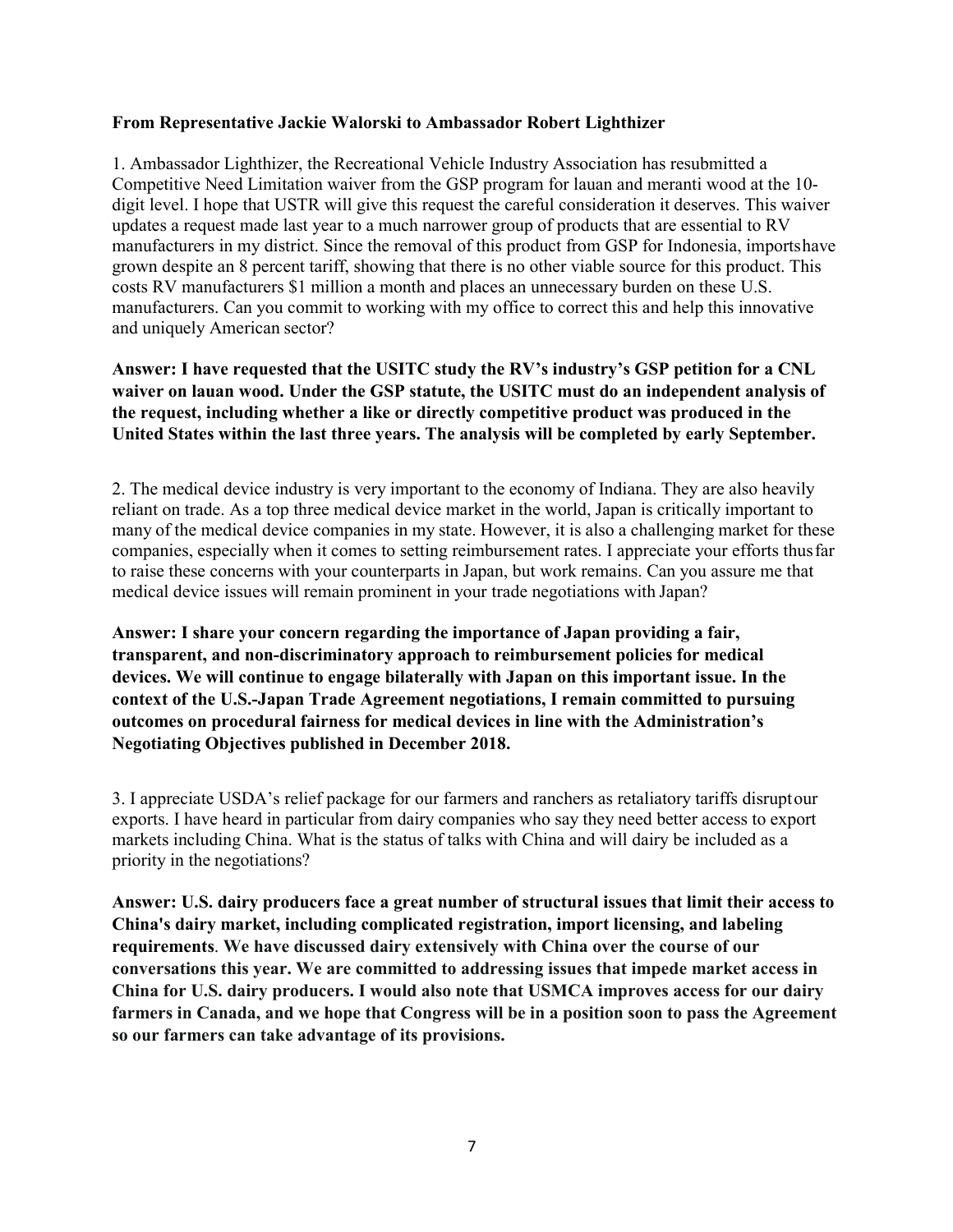4. One of the longstanding EU trade barriers is its application of prohibitive duties on US fertilizers, even though we have offered them duty-free access since 1922. In addition to a protectionist duty of 6.5% on most American nitrogen fertilizer imports, the EU also recently imposed antidumping duties on American urea ammonium nitrate fertilizer imports, making US imports prohibitively expensive. Are you considering adding nitrogen fertilizers to the list of EU imports to be subject to retaliatory duties in connection with the Large Civil Aircraft WTO dispute? Also, will you make theelimination of the EU's import tariffs on fertilizers a priority in the ongoing US-EU trade negotiations?

## **Answer: USTR has received comments and heard witness testimonies from the fertilizer industry during the notice and comment process. I will consider these comments and testimonies as I consider the appropriate action to take to enforce US rights in the WTO EU-Large Civil Aircraft dispute. In addition, addressing fertilizer tariffs will be an important objective of any comprehensive U.S.-EU trade negotiation.**

5. The USMCA contains some of the strongest intellectual property protections of any U.S. trade agreement. While we all share the goal of reducing medicine prices, do you agree that thisagreement doesn't change U.S. law concerning medicines, but rather commits Canada and Mexico to raise their intellectual property standards nearer to levels that have existed in the United States for nearly a decade?

**Answer: The USMCA does not require any changes to U.S. laws on pharmaceutical intellectual property rights in order to comply with the IP Chapter. At the same time, the USMCA significantly increases the level of protection that U.S. biologics innovators receive in Mexico and Canada. Research and development into new pharmaceuticals is costly, timeintensive, and risky, particularly for cutting-edge pharmaceutical products such as biologics. The USMCA raises the standards for data protection of new biologics in Mexico and Canada, while not affecting their protection in the United States in any way.**

6. I appreciate that USTR previously recognized the potential risks of Section 301 Chinese tariffson medical products in prior tariff lists. I am concerned that the fourth list includes the return of a number of key personal protective equipment items including gloves and gowns, which had been previously eliminated. Can you explain why these products are back on the list?

**Answer: Unfortunately, China has not eliminated the policies and practices identified by the section 301 investigation. This has required additional enforcement action, including on some products that were previously removed from prior proposed tariffs lists. During the notice and comment process, USTR received comments and heard witness testimonies from the personal protective equipment industry. I have considered these comments and testimonies before taking final action on the additional tariffs. An exclusion process will be available to products on the final list.**

7. In 2016, Congress raised the U.S. de minimis threshold to \$800 in the bipartisan Trade Facilitation and Trade Enforcement Act. This change enjoys wide bipartisan support in Congress and throughout the e-commerce landscape. Given the benefits of the current de minimis threshold to American small businesses and the U.S. economy as a whole, I was worried the Draft Statement of Administrative Action on the USMCA includes language that USTR may seek authority for the Executive Branch to set U.S. de minimis thresholds. I believe Congress should maintain its Constitutional authority to set tariffs, including de minimis thresholds, and I have strong concerns about delegating this authority to the Executive Branch in USMCA implementing legislation. As you work with Congress to finalize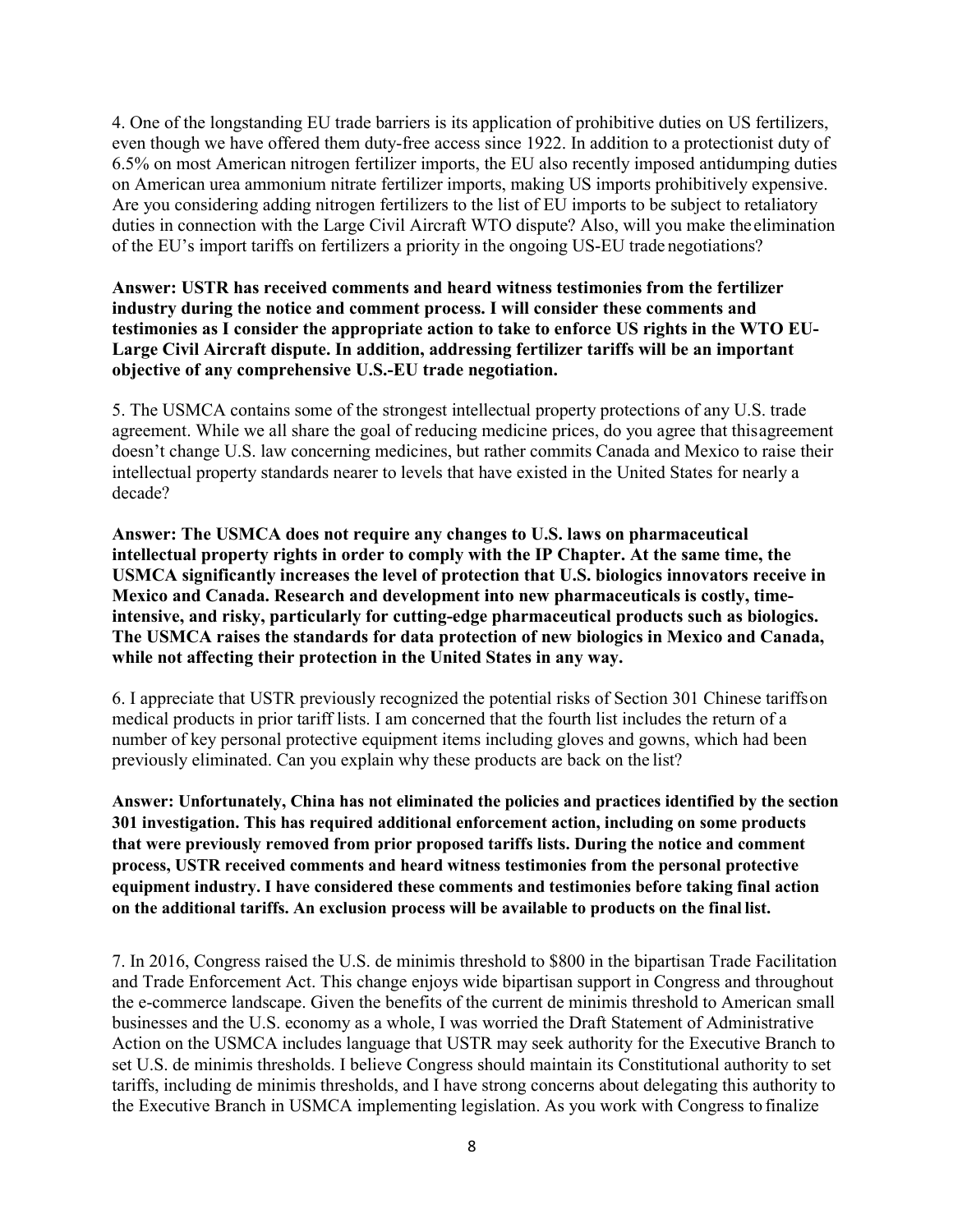the USMCA implementing legislation, can you commit not to seek the derogation or authority to derogate from the current US de minimis threshold?

**Answer: As noted in the Administration's submission to Congress on changes to existing law and the draft Statement of Administrative Action, we identified this as an issue for consultation with the Committee on Ways and Means of the House and the Committee on Finance of the Senate. These consultations are underway. I look forward to continuing those conversations with you and other Members on this important issue.**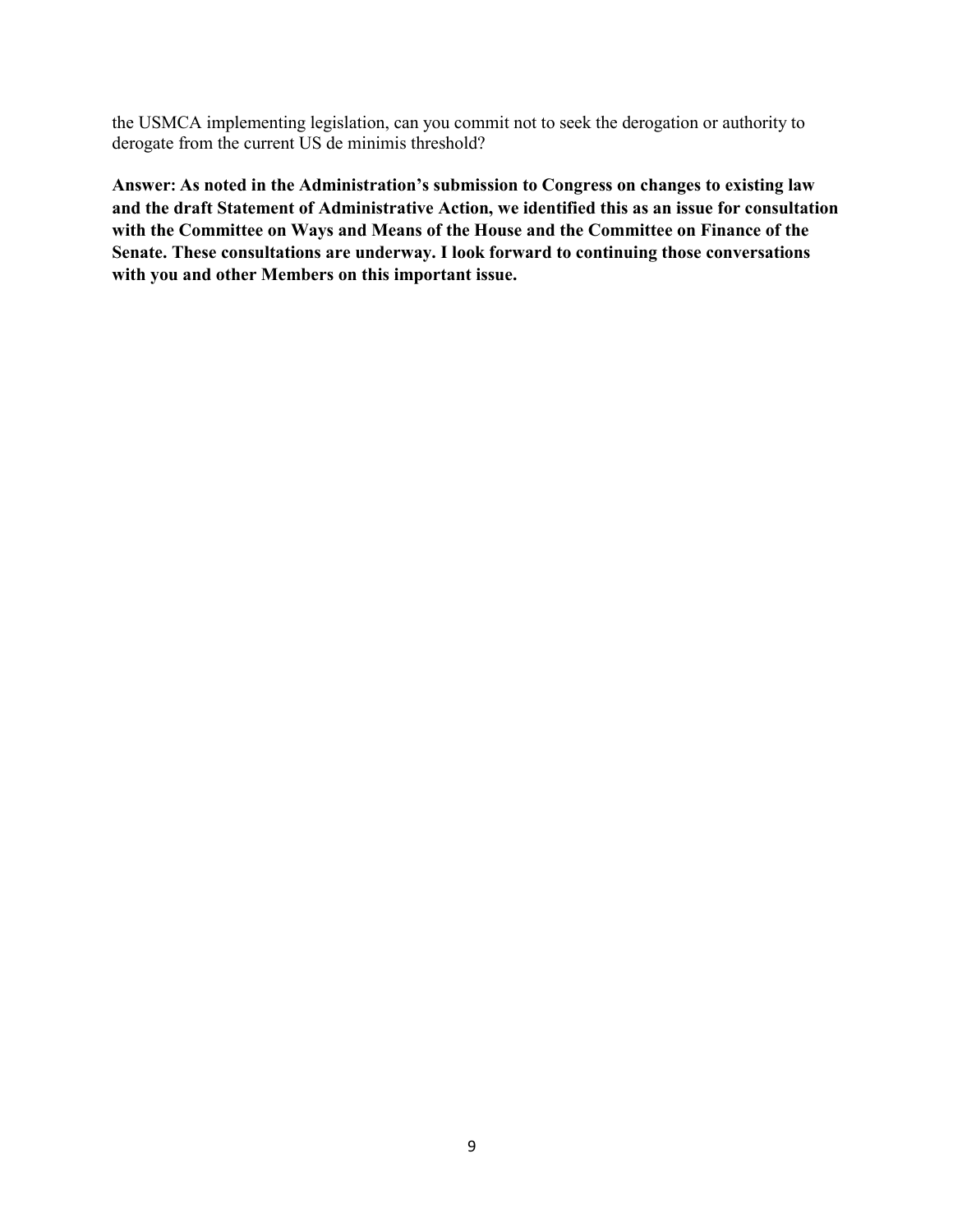### **From Representative Darin LaHood to Ambassador Robert E. Lighthizer**

1. President Trump and Brazilian President Bolsonaro met in March and agreed "to explore new initiatives to facilitate trade investment and good regulatory practices." For example, Brazil committed to implementing a tariff rate quota for the importation of American wheat and to applying science-based conditions to allow for the importation of U.S. pork. The United States also agreed to support Brazil's OECD accession.

Building upon the positive relationship between our leaders, how can the United States leverage Brazil's OECD accession process to secure bilateral wins? It seems that progress in areas like trade facilitation, good regulatory practices, technical barriers to trade, and anticorruption has the potential to eliminate costly bureaucracy and benefit U.S. exporters in a meaningful way. USMCA is the gold standard in these areas, and I hope we can use this opportunity to approach those high standards with Brazil.

**Answer: I agree that the OECD process gives us an opportunity to advance our trade relationship with Brazil in ways that benefit both our countries. USTR, in conjunction with the Department of State and other U.S. agencies, supports the OECD's high standards for accession. These standards ensure that the United States, its workers, and its businesses benefit from principles and practices that make markets fairer and more efficient. USTR is committed to ensuring that accession countries meet these standards before they join the OECD in order to ensure equal opportunities and fair treatment for American workers and businesses.**

**The strengthened relationship between the United States and Brazil, and Brazil's desire to reform and open its economy, present important opportunities to deepen the bilateral trade relationship. As directed following the visit of President Bolsonaro to the White House in March, USTR is working to enhance our engagement with Brazil under the Agreement on Trade and Economic Cooperation. Discussion of topics such as trade facilitation, good regulatory practices, technical barriers to trade, and anti-corruption, with the USMCA as the gold standard, can provide the foundation to support Brazil's reforms and a beneficial trade relationship for the United States.**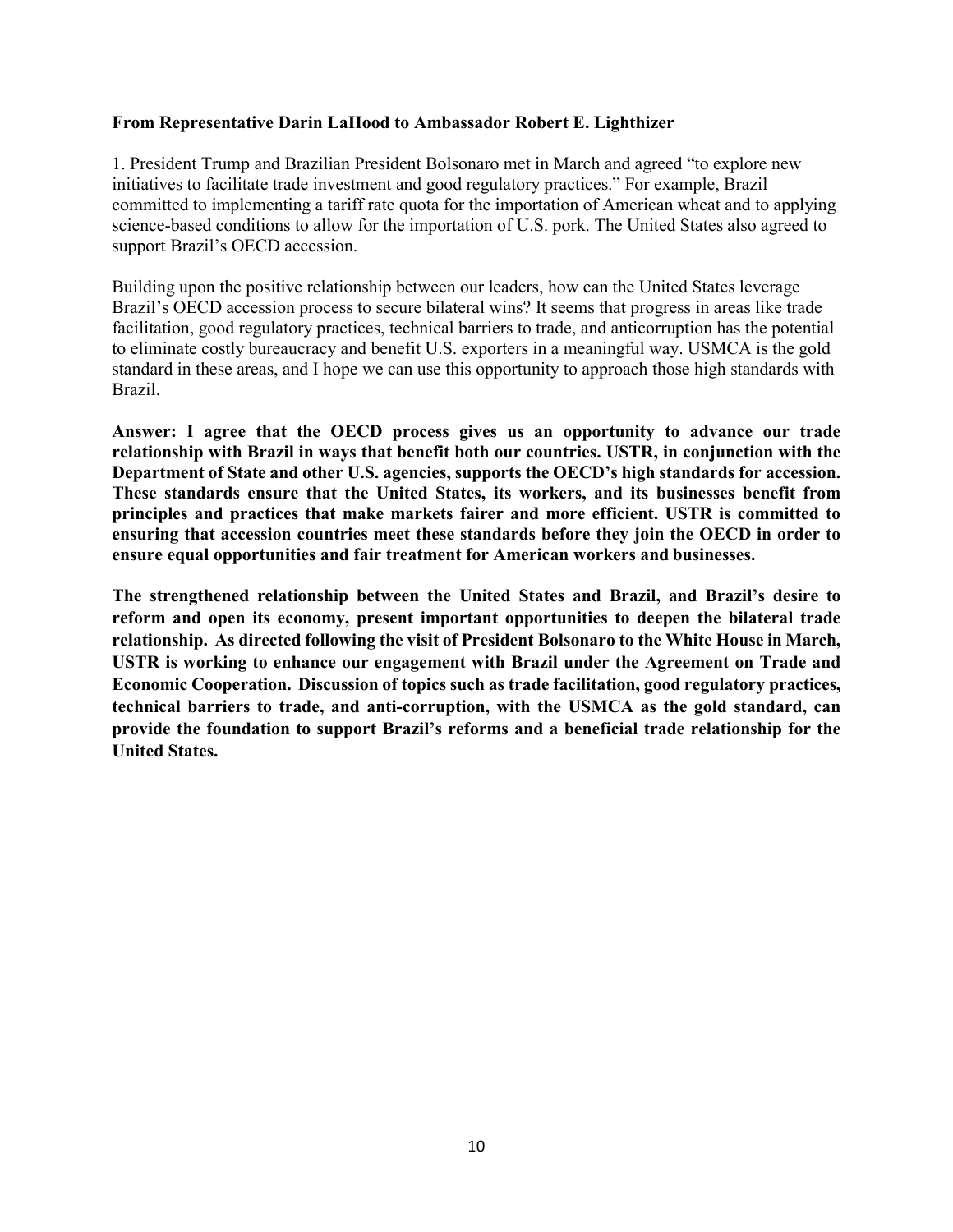### **From Representative Daniel Kildee to Ambassador Robert E. Lighthizer**

1. In 2016, Congress raised the U.S. *de minimis* threshold to \$800 in the bipartisan TradeFacilitation and Trade Enforcement Act. The current threshold benefits millions of American small businesses, across all sectors, including manufacturers, who rely on low-value inputs for the production of U.S. exports. As a result, American small businesses now enjoy more rapid border clearance, reduced complexities and red tape, and lower logistics costs, while American consumers benefit through faster, less expensive access to a wider range of goods.

Given the benefits of the current *de minimis* threshold to American small businesses and the U.S. economy as a whole, I was curious to see the Draft Statement of Administrative Action on the U.S. Mexico Canada (USMCA) includes language that you may seek authority for the Executive Branch to set U.S. *de minimis* thresholds. Congress must maintain its Constitutional authority to set tariffs – including de minimis thresholds.

As you work with Congress to finalize the USMCA implementing legislation, can you commit not to seek the derogation or authority to derogate from the current U.S. de minimis threshold?

**Answer: As noted in the Administration's submission to Congress on changes to existing law and the draft Statement of Administrative Action, we identified this as an issue for consultation with the Committee on Ways and Means of the House and the Committee on Finance of the Senate. These consultations are underway. I look forward to continuing those conversations with you and other Members on this important issue.**

2. Is USTR working with USDA to ensure that USDA's trade aid package is WTO compliant?

**Answer: Yes, USTR is working closely with USDA to ensure that USDA's trade aid package is WTO compliant. The United States will notify the programs in the 2019 Domestic Support notification.**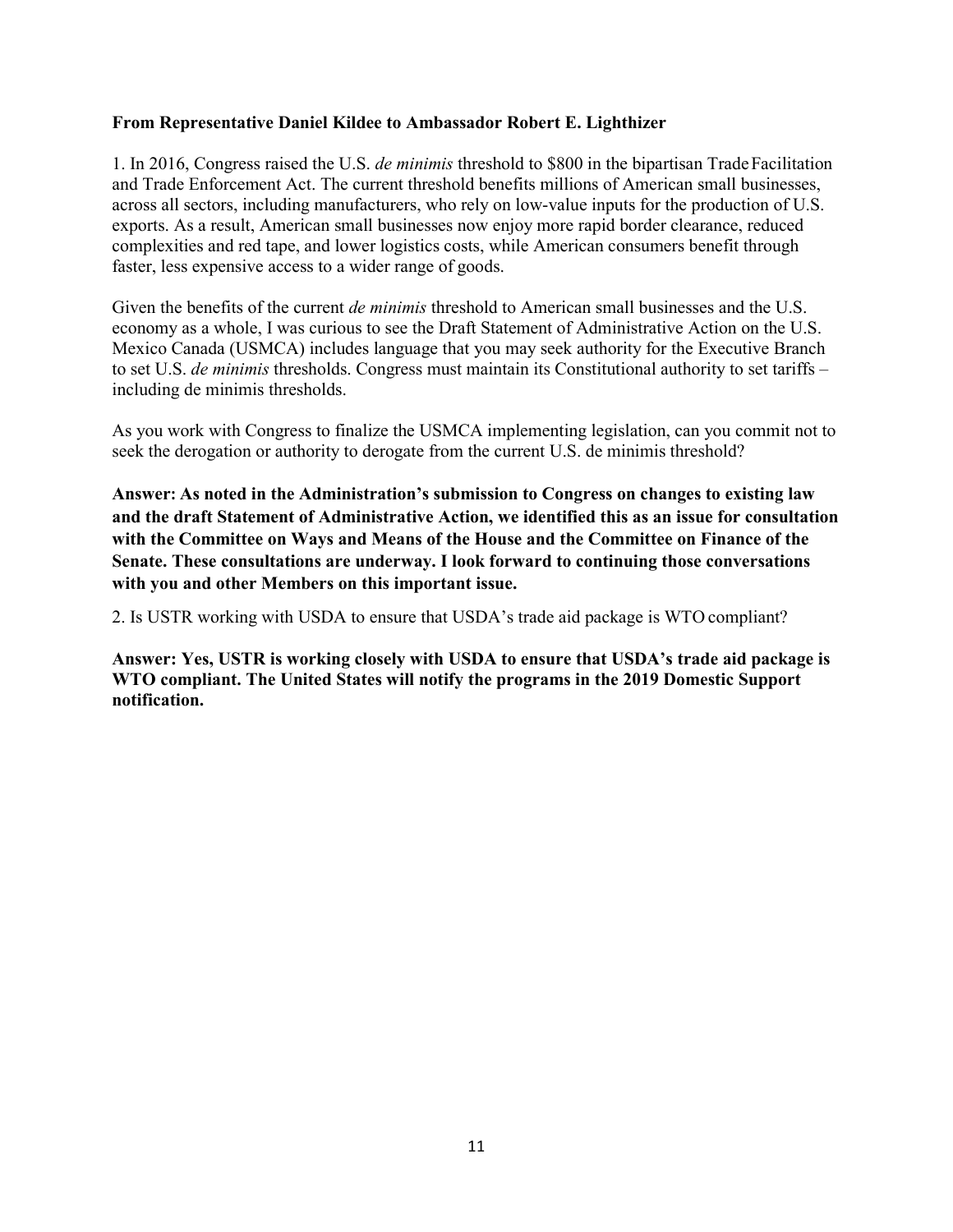### **From Representative Drew Ferguson to Ambassador Robert E. Lighthizer**

1. Georgia's fruit and vegetable industry not only plays an extremely important role in the state's agricultural economy but also provides thousands of jobs, especially in rural Georgia. The consistent strain Mexico puts on our fruit and vegetable producers by dumping cheap, subsidized products has lowered the price of Georgia grown produce to unprofitable levels. I appreciate USTR's inclusion of a separate domestic industry provision for perishable and seasonal products as a proposal you fought for during the negotiations. And while this provision was not included in the final agreement, Iknow you and your staff are working diligently to find options moving forward. Could you could comment on what avenues USTR might pursue to ensure Georgia producers have anti-dumping countervailing duty protection from Mexico's unfair trading practices?

**Answer: We continue to consider this issue and explore possible solutions with Members and stakeholders. We look forward to working with you and other Members of Congress to address the seasonality issue in a way that properly considers the wide range of views and impacts across the U.S. fresh fruit and vegetable industry. There are possible tools that could be used, which we are discussing with the industry and Congress and within the Administration.**

2. Will automakers in my state – already labeled as national security threats – have to live with further uncertainty of 232 tariffs until trade deals are finalized with EU, Japan, andUK?

**Answer: The President's proclamation addresses imports of automobiles and certain automobile parts that are important for maintaining America's technological leadership in automotive research and development that supports national security. The President has directed me to pursue negotiation of agreements with countries that I deem appropriate to address the threatened impairment to our national security. The Administration has a longstanding policy of not negotiating in public and, at this time, we cannot comment further on the scope of these negotiations. I of course am happy to discuss this matter with you privately in more detail.**

3. As you know, the Generalized System of Preferences program is very important to companies in my district. Earlier this month, India's GSP eligibility was terminated – a move I am told will cost Georgia companies \$15-\$20 million annually. Already, one manufacturer in my district has canceled a job-creating expansion because of the new taxes they must pay on critical components. I am interested in the plans for resolving outstanding issues so GSP benefits for Georgia manufacturers can be reinstated. Are you currently discussing ways to restore GSP with India's new government? If not, when do you expect such talks to restart?

**Answer: The decision to terminate India's GSP beneficiary status was not taken lightly and was in accordance with the Congressionally-mandated GSP statute that governs the program. The President took this step after a year of insufficient movement on India's part. India's lack of assurances that it would provide fair and adequate market access was harmful to U.S. interests and it was important that we respect the statutory criteria.**

**We remain engaged with India and are committed to ensuring that India addresses key market access concerns. I have already spoken to Minister Goyal and look forward to discussing our concerns in detail with him when he is next in Washington. Additionally, my team recently**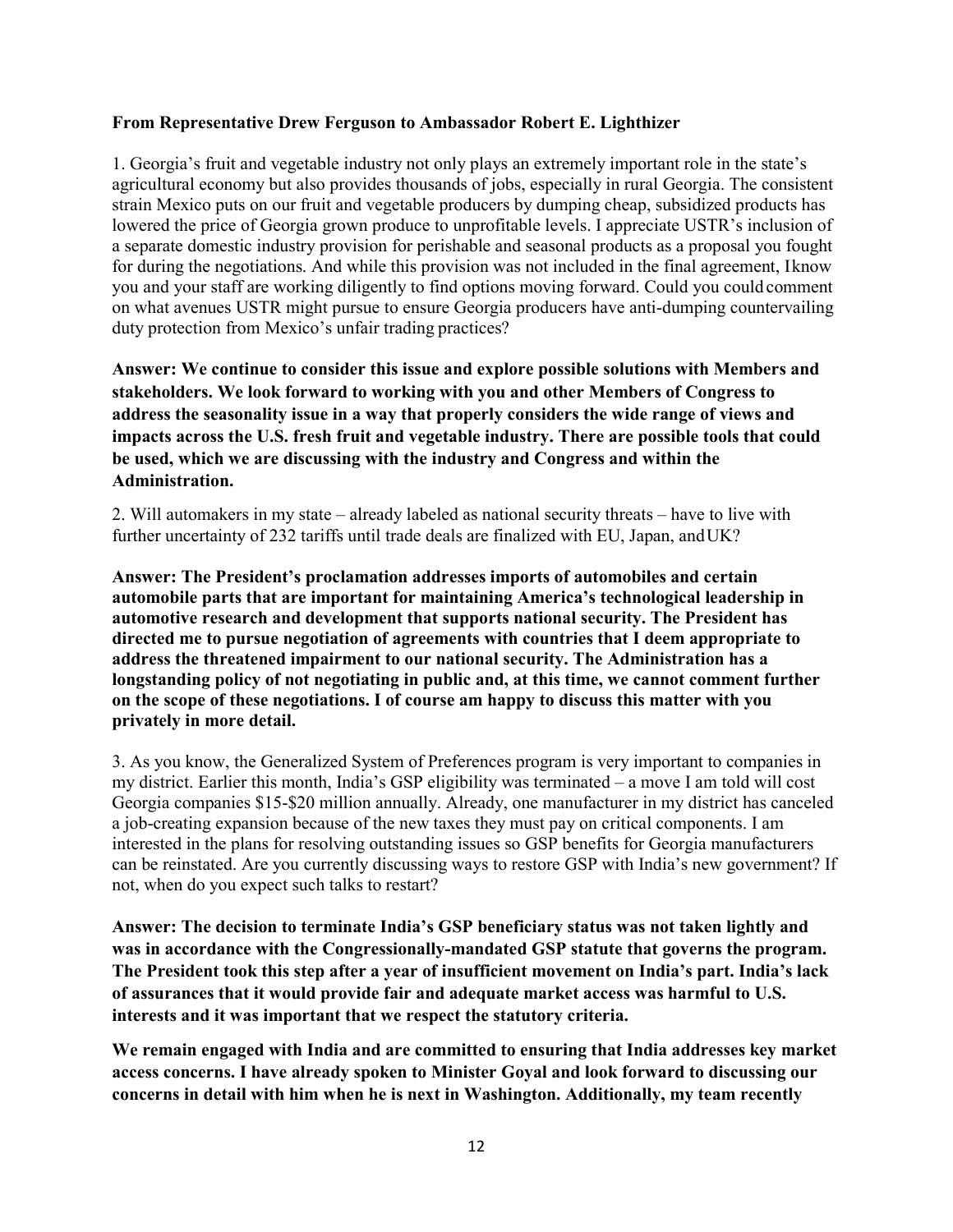**visited New Delhi to meet with a variety of Indian government officials in an attempt to make progress on the broad range of trade barriers.**

4. During the exclusion process for the third tranche of 301 tariffs, the Administration vetted and removed certain intermediate input products that require and support further manufacturing in the United States, such as unbleached cotton fabric. When the fourth tranche of products was announced, these same intermediate input products were put back on the tariff list after being granted exclusion in a previous tranche. This reversal of action is hindering business investments, and access to their supply chains as companies are forced to again petition for the removal of these products from the 301 tariff lists. If a product was successfully vetted and granted exclusion from 301 tariffs, why would the exclusion not apply to future tranches as well?

**Answer: Unfortunately, China has not eliminated the policies and practices identified by the section 301 investigation. This has required additional enforcement action, including on some products that were previously removed from prior proposed tariffs lists. During the notice and comment process, USTR received comments and heard witness testimonies related to the imposition of additional tariffs on intermediate input products. I have considered these comments and testimonies before taking final action on the additional tariffs. An exclusion process will be available to products on the final list.**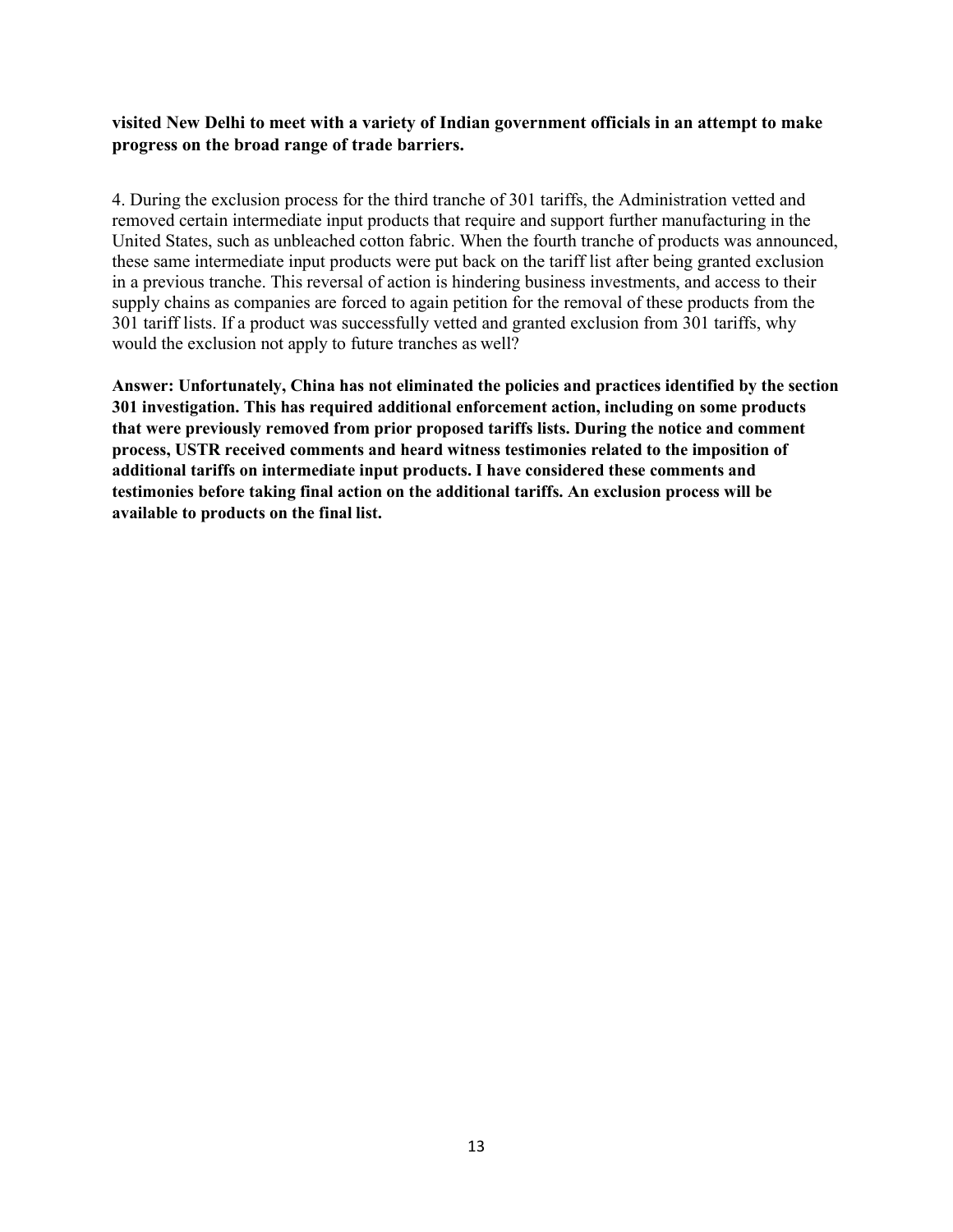### **From Representative Jason Smith to Ambassador Robert E. Lighthizer**

1. As part of the U.S.-EU trade negotiations, will EU's trade barriers for U.S. fertilizer be a topic of discussion? Will the elimination of EU import tariffs on fertilizers, allowing for reciprocalaccess, be a priority?

**Answer: USTR staff have been consulting with U.S. fertilizer producers and monitoring developments in the EU tariffs on fertilizer inputs and products. Addressing fertilizer tariffs will be an important objective of any comprehensive U.S.-EU trade negotiation. As Members of the Committee are aware, we have not yet begun tariff negotiations with the EU due to the EU's refusal to negotiate agricultural tariffs, and the Administration shares the view of Congress and our stakeholders that it would not be acceptable to conclude an agreement limited to industrial products.**

2. There's been recent reporting about a surge in aluminum imports from certain countries as wellas reporting on how the White House is considering responding. Does the White House intend to negotiate anti-surge mechanisms for other countries similar to its agreements with Mexico and Canada?

**Answer: Aluminum imports from all countries are subject either to the 10 percent tariff imposed by the President under Section 232 of the Trade Expansion Act of 1962, as amended, or to alternative means arrived at between the United States and those countries to address the national security threat caused by aluminum imports. The Administration intends to vigorously monitor and enforce the arrangements arrived at with these countries.**

3. Does the Administration plan to implement an import monitoring system similar to theSteel Import Monitoring and Analysis program (SIMA) for aluminum?

**Answer: The Steel Import Monitoring and Analysis (SIMA) system is administered by the Department of Commerce. I would refer you to Commerce for any questions about SIMA, including the potential for its application to other products.**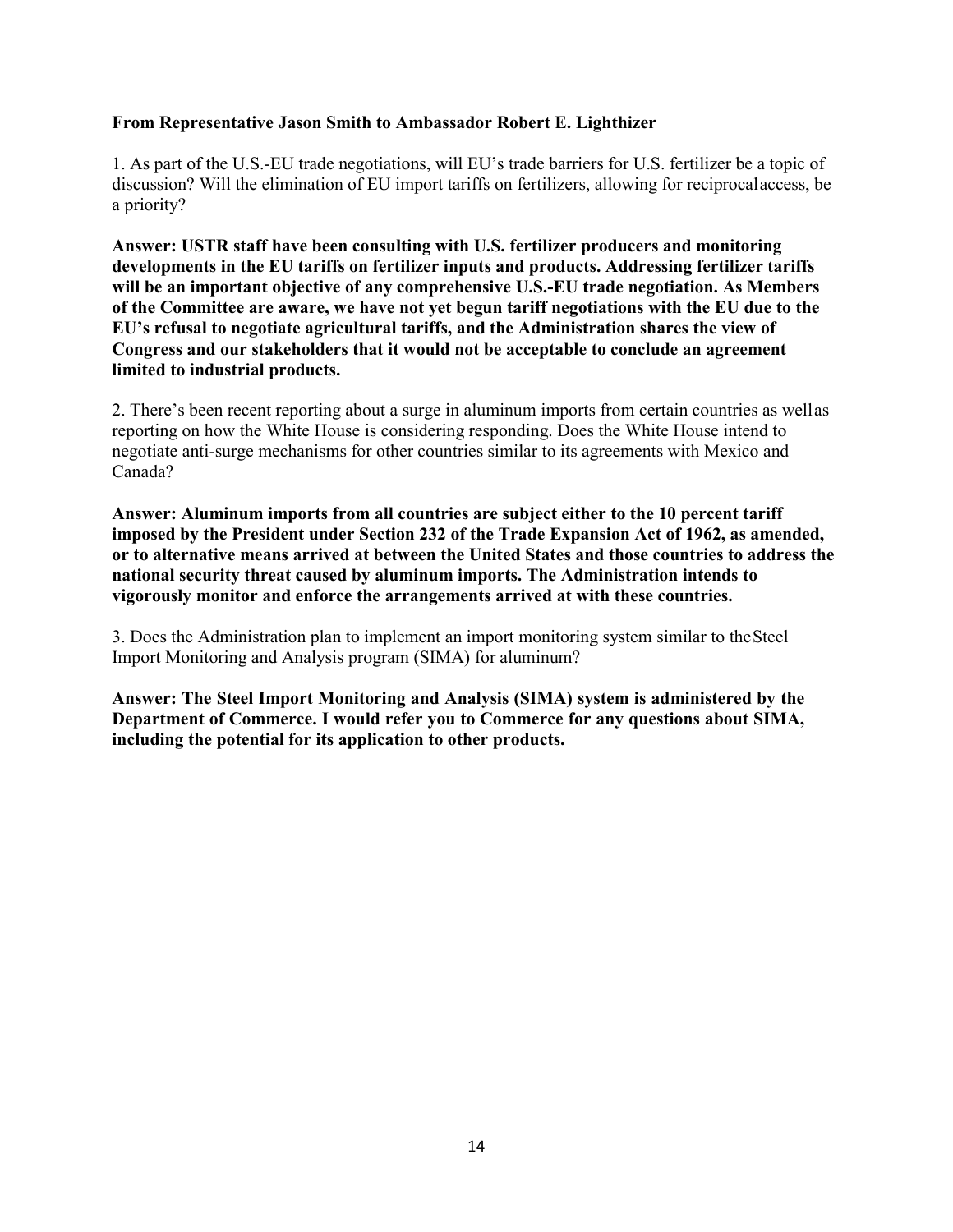### **From Representative George Holding to Ambassador Robert E. Lighthizer**

1. One of the outcomes in USMCA was to carve out government procurement from the scope of the financial services chapter. This carve-out eliminates the potential for USMCA to help maintain nondiscriminatory treatment for U.S. financial institutions engaging in procurement transactions. We find ample proof that when U.S. companies compete on a level playing field they win, and theyhave been doing so very consistently in the case of financial services. Would you support a side letter approach with Mexico to ensure that Mexico continues to treat firms owned by U.S. investors the same as firms owned by Mexican investors when it comes to government contracts, as current Mexican law requires?

# **Answer: This Administration supports a level playing field for U.S. service suppliers, including financial service suppliers. We are aware of no current plans by Mexico to alter its existing procurement regime in a manner that would negatively impact U.S. financial services suppliers. We welcome the opportunity to stay in touch on this important issue.**

2. As you know, the film and television production industry that has been hit particularly hard by China's trade cheating in the form of rampant piracy of U.S.-produced films and television programs. In your negotiations with China, I know that protection for these exports -- and other forms of jobcreating intellectual property -- have been a top concern. Can you explain specifically what stepsyou have asked China to take to address its piracy problem and come into compliance with its obligation to protect U.S.-produced films and television programs?

**Answer: As a leading source of both pirated goods as well as devices and websites that facilitate copyright piracy, China should take sustained action, such as that to combat sales of or access to pirated content, illicit streaming devices, and apps that facilitate piracy. Shortlived campaigns are no substitute for deterrent-level sanctions to combat online piracy and the circumvention of technological protection measures used to protect licensed content. We need to see China take action and create conditions for fair competition, including through structural and systemic reforms. In the current negotiations with China, we are seeking to address a wide range of unfair trade practices, including the need for stronger protection and enforcement of intellectual property rights in China.**

3. It's my understanding the products under consideration for retaliatory tariffs in the Airbusdispute include certain distilled spirits (in particular, "liqueurs and cordials" under HTS subheading 2208.70.00). I am told these products already are among the most heavily taxed consumer goodsin U.S. commerce as a result of state and federal excise taxes. Adding an import tariff on top of existing excise taxes would cause harm to consumers and the hospitality industry. As you go through the process, I encourage you to take into account the existing taxes that are already in place on some of these products when considering any new tariffs.

# **Answer: USTR recently held a hearing with respect to potential countermeasures in the Airbus dispute, and will take account of all of the relevant factors raised by interested persons with respect to the products under consideration, including distilled spirits.**

4. The USMCA requires at least 10 years of regulatory data protection for advanced medicines, or biologics, which is two years lower than the 12 years of protection that has existed in theUnited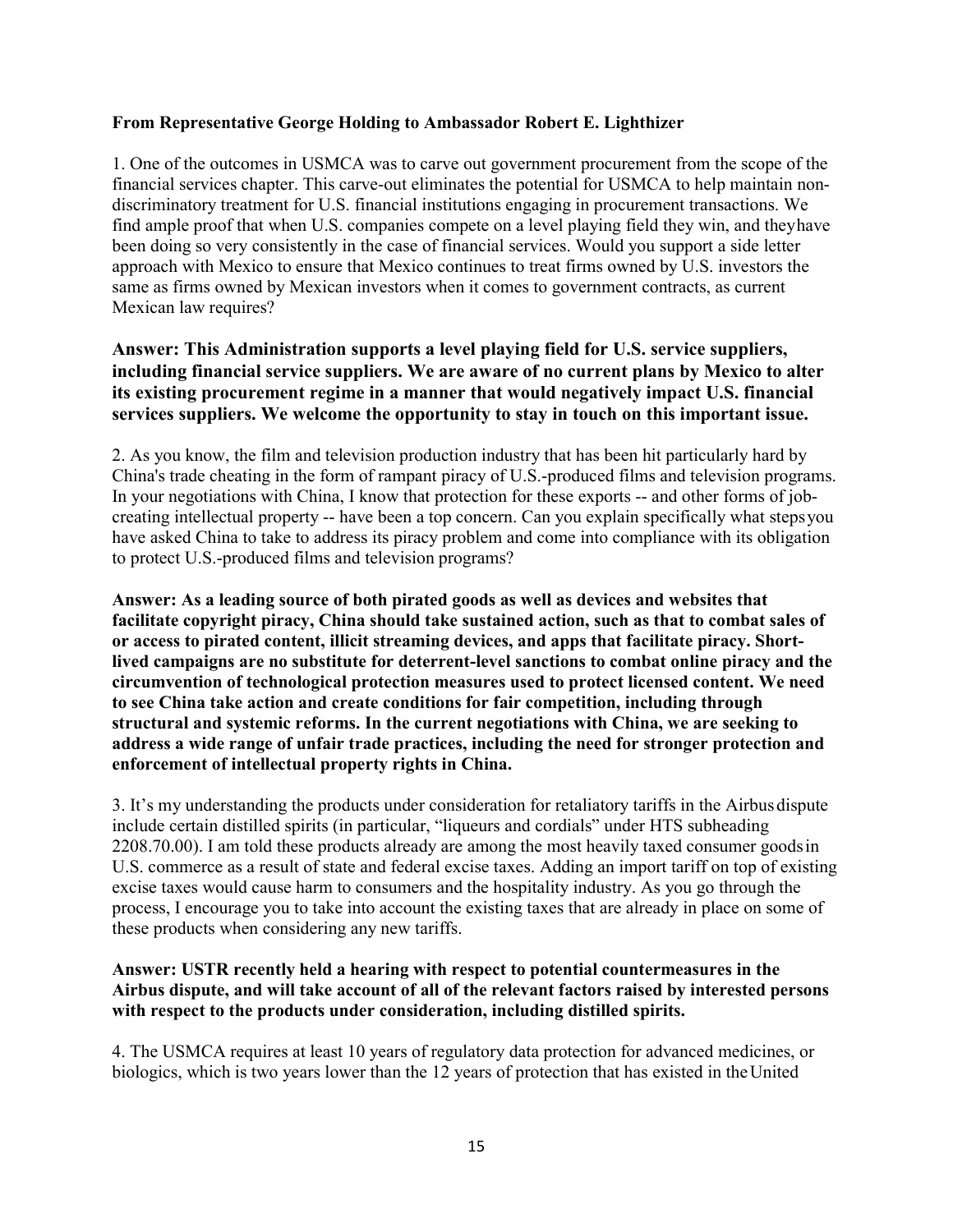States for nearly a decade. Isn't it true, then, that critics of this provision essentially are arguing that Canada and Mexico should weaken their protection of American IP?

**Answer: The USMCA does not require any changes to U.S. laws on pharmaceutical intellectual property rights in order to comply with the IP Chapter, including with respect to data protection for new biologics products. At the same time, the USMCA significantly increases the level of protection that U.S. biologics innovators receive in Mexico and Canada. Research and development into new pharmaceuticals is costly, time-intensive, and risky, particularly for cutting-edge pharmaceutical products such as biologics. As the President noted in the May 2018 Blueprint to Lower Drug Prices, unfairly low prices in foreign markets "places the burden of financing drug development largely on American patients and taxpayers, subsidizes foreign consumers, and reduces innovation and the development of newtreatments." The USMCA raises the standards for data protection of new biologics in Mexico and Canada, while not affecting their protection in the United States in any way.**

Trade Promotion Authority instructs the Administration to negotiate agreements with intellectual property protections that "reflect a standard of protection similar to that found in United States law." Because the USMCA includes 10 years of regulatory data protection for biologics – two years less than the 12 years that exists in the United States – isn't it true that the agreement will have no effect on existing U.S. law concerning medicines?

## **Answer: The USMCA Intellectual Property chapter does not require any changes to current U.S. laws, including those regarding data protection for pharmaceutical products.**

5. I was pleased to hear that the U.S. is exploring a potential free trade agreement with Switzerland. Our economies are intertwined by mutually beneficial trade and foreign direct investment, and Switzerland is one of the world's top financial hubs. As you know, Switzerland is surrounded by EU member states but they themselves are not an EU member. This could be an opportunity for the Administration to encapsulate the ideal free trade agreement with a European partner and could have the unique effect of strengthening our negotiating ability with the European Union. Could you elaborate on discussions USTR has had with Swiss officials as well as your goals regarding trade with Switzerland?

**Answer: We continue to evaluate potential FTA discussions with a number of countries, including Switzerland. The decision on whether to launch any negotiations must be based on an assessment of whether United States, workers, farmers or businesses benefit, and whether U.S. growth and employment could increase. Our end goal in any negotiation is always to make American workers and producers better off than they were before. In any such negotiation, we would follow the TPA process as appropriate.**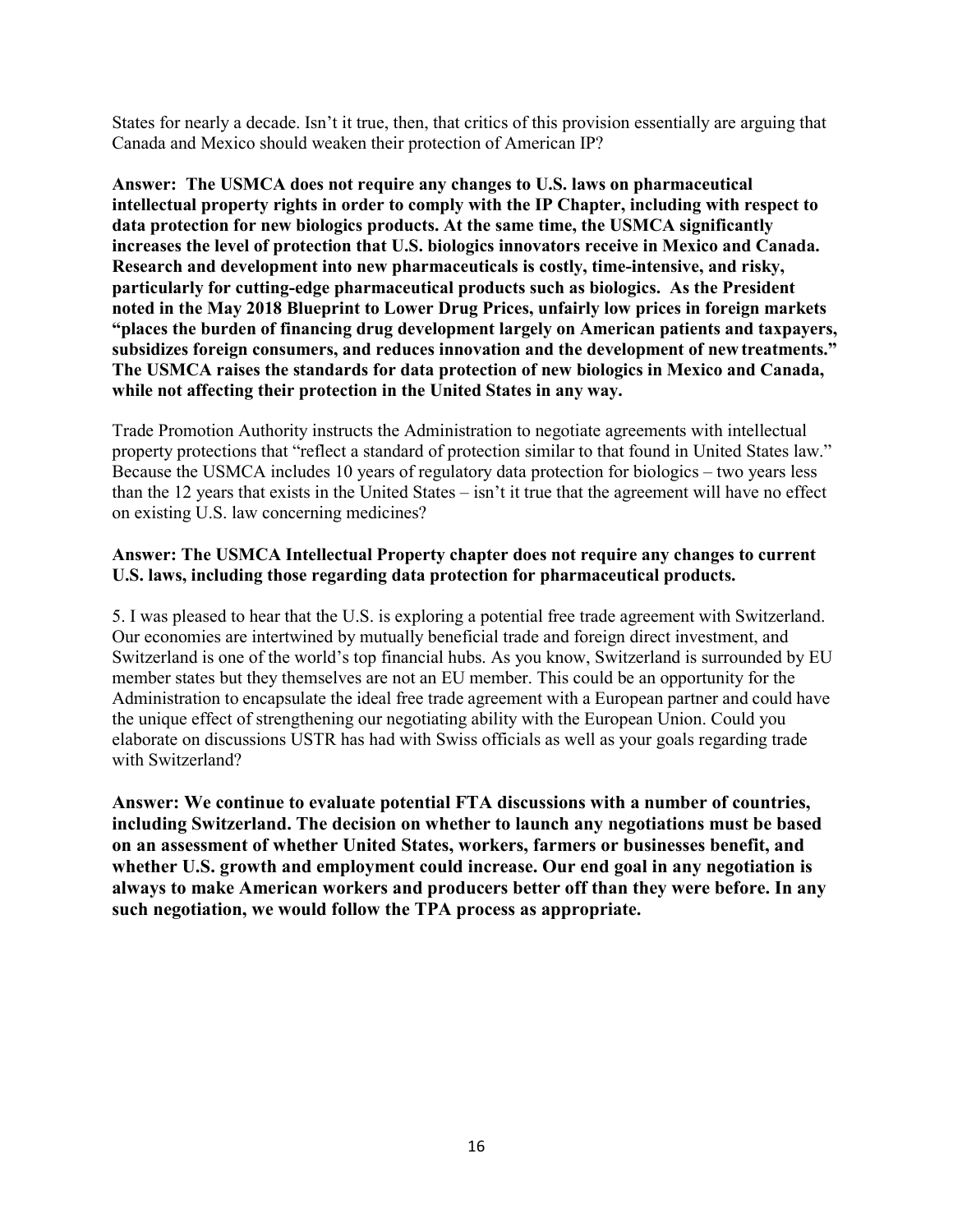### **From Representative Bill Pascrell to Ambassador Robert E. Lighthizer**

1. Using Section 301 could invite retaliation. And Mexico and Canada agreed to fix panel-blocking in the Trans-Pacific Partnership. But this was not changed in the newly negotiated North American Free Trade Agreement. Senators Brown and Wyden have a proposal which sounds worthy of consideration. As we look to improve the enforcement mechanisms in the new newly negotiated North American Free Trade Agreement, can you commit to ensuring there is a binding dispute settlement system that does not allow panel blocking?

## **Answer: I am committed to ensuring that the agreement is enforceable. My staff and I have been working with the process set up by the Speaker and this is one of the important issues we are discussing.**

2. Trump threatened to stick consumers in New Jersey with a tab of \$222 million by implementing a five percent tariffs on all goods from Mexico. For my constituents, that's no chump change. This manufactured crisis yielded a slightly modified version of the status quo. Trump figured out how to wipe egg off his face while the sword of new tariffs still hangs over businesses and consumers in my state. For better or worse, tariffs are just another tool in our tool belt. But this latest temper tantrum put tens of thousands of jobs at risk. We cannot conflate trade issues with other areas, like immigration or other national security concerns. However, you told Senator Menendez that it was "absolutely" appropriate for Trump to threaten tariffs on Mexico. You went on to say that "if you get to a point if it a national crisis, a national security problem, you do what you have to do." But then you said you "haven't given more than five seconds of thought" if it was appropriate to threaten tariffs on NATO countries aren't spending enough on defense. Or to force a country from pullingout of the Iran nuclear agreement. Or to encourage countries from blocking Huawei from theirmarkets.

Now that you've had more time, is it appropriate for the President to threaten tariffs for these reasons? Do you think it's appropriate to use tariffs to force countries to act on climate change, which is a national security issue according to the Pentagon?

## **Answer: The President has legal authority to use economic tools to deal with national security issues. I support the President as he uses the tools available to him to address the border emergency. I recommend directing specific questions on addressing the emergency at the Southern Border or any other national security problem to the White House.**

3. It is important that trade agreements are in line with current practices in the U.S., especially when it comes to preserving intellectual property. Current U.S. law ensures the pharmaceutical industry has a 12-year preservation on its intellectual property for biologic drugs. The newly negotiated North American Free Trade Agreement requires Canada and Mexico to raise their protections to at least 10 years.

What is the importance of preserving intellectual property in trade agreements? As the Trump administration negotiates future trade agreements, how do you intend to address current United States law for intellectual property?

**Answer: In the USMCA negotiations, we followed the objectives set forth in the Bipartisan Congressional Trade Priorities and Accountability Act of 2015, including seeking a standard of protection similar to that found in U.S. law. As you know, the 12-year data protection term**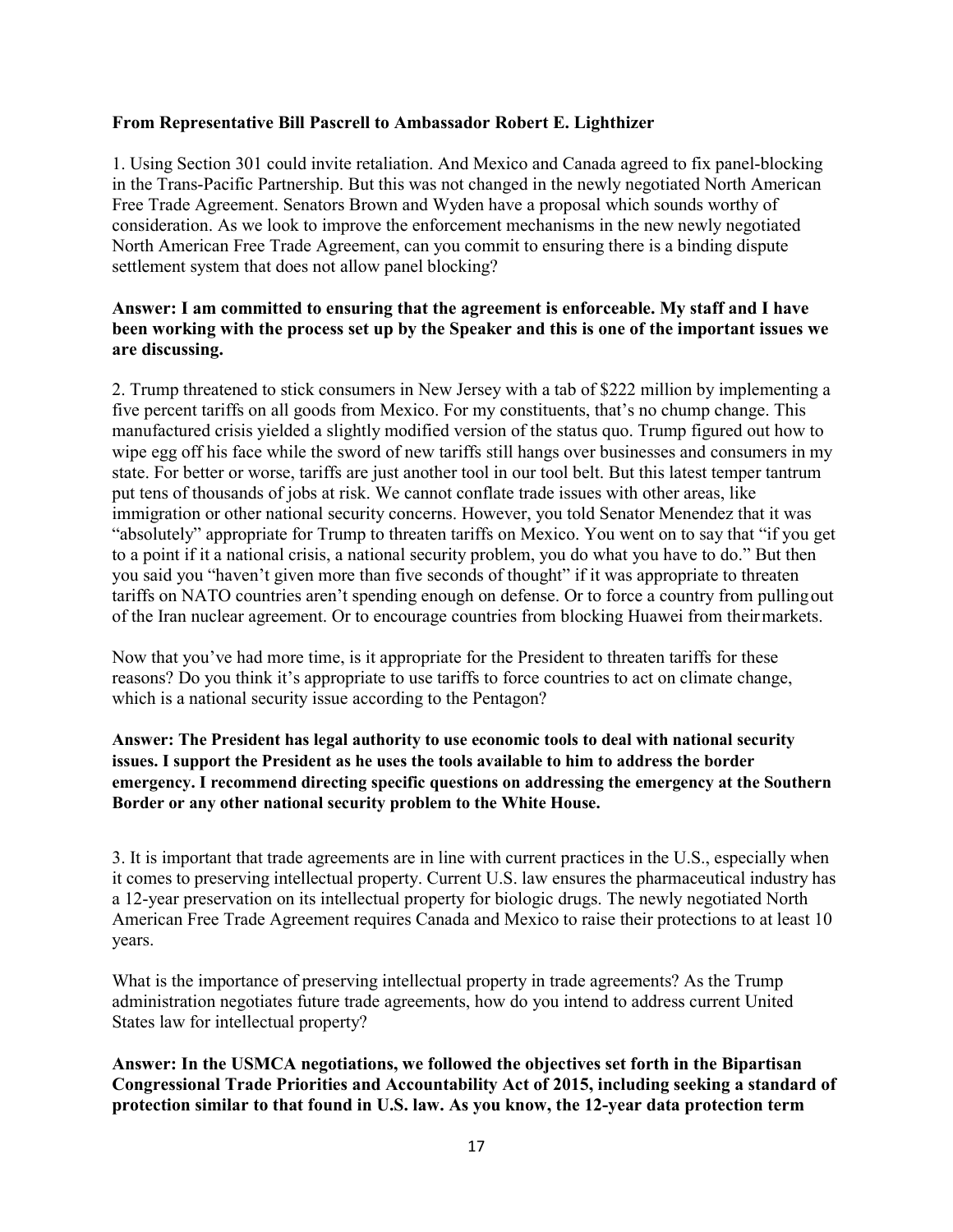**was passed as part of the Affordable Care Act during the Obama Administration. The 10-year standard in the USMCA for data protection for biologics is the closest that we have ever come in a free trade agreement to reflecting U.S. law on this issue. Research and development into new pharmaceuticals is costly, time-intensive, and risky, particularly for cutting-edge pharmaceutical products such as biologics. As the President noted in the May 2018 Blueprint to Lower Drug Prices, unfairly low prices in foreign markets "places the burden of financing drug development largely on American patients and taxpayers, subsidizes foreign consumers, and reduces innovation and the development of new treatments." The USMCA raises the standards for data protection of new biologics in Mexico and Canada, while not affecting their protection in the United States in any way.**

## **With respect to potential future trade agreements, USTR is committed to following the intellectual property-related negotiating objectives contained in Bipartisan Congressional Trade Priorities and Accountability Act of 2015.**

4. For too long, China's cheating has hurt American workers and undermined our manufacturing base. Targeted tariffs could help bring China and other bad actors to the table to reduce overcapacity. But it appears this Administration seeks to use tariff policy as a machete, rather than a scalpel. Donald Trump's recently agreed to give concessions to technology companies in China, yet thethreat of tariffs still lingers for popular consumer technology products, such as phones, connected devices, and laptops, used by businesses and schools alike.

As you consider future tariffs, does the administration intend to minimize the impact to consumers and technology companies in the United States? Would consumer technology products, like phones, connected devices, and laptops, be excluded from the final action?

**Answer: During the notice and comment process, USTR received comments and heard witness testimonies related to the imposition of additional tariffs on consumer technology products. I have considered these comments and testimonies before taking final action on the additional tariffs. For many consumer items, the imposition of tariffs will be delayed to allow importers to make adjustments.**

5. In 2016, Congress asserted its authority on the United States de minimis threshold. The Draft Statement of Administrative Action on the US Mexico Canada agreement transmitted to Congresson May 30 includes language that asserts that the Administration is considering potential changes to the US de minimis thresholds. I've heard concerns that the Administration is considering changes that would grant the executive branch with the authority to set de minimis levels, which would directly undermine the ability of Congress to maintain and exercise its Constitutional role over international commerce. As you consult with Congress on the renegotiated NAFTA and potential implementing legislation, will you commit to respect and maintain Congressional authority to set de minimis thresholds?

**Answer: As noted in the Administration's submission to Congress on changes to existing law and the draft Statement of Administrative Action, we identified this as an issue for consultation with the Committee on Ways and Means of the House and the Committee on Finance of the Senate. These consultations are underway. I look forward to continuing those conversations with you and other Members on this important issue.**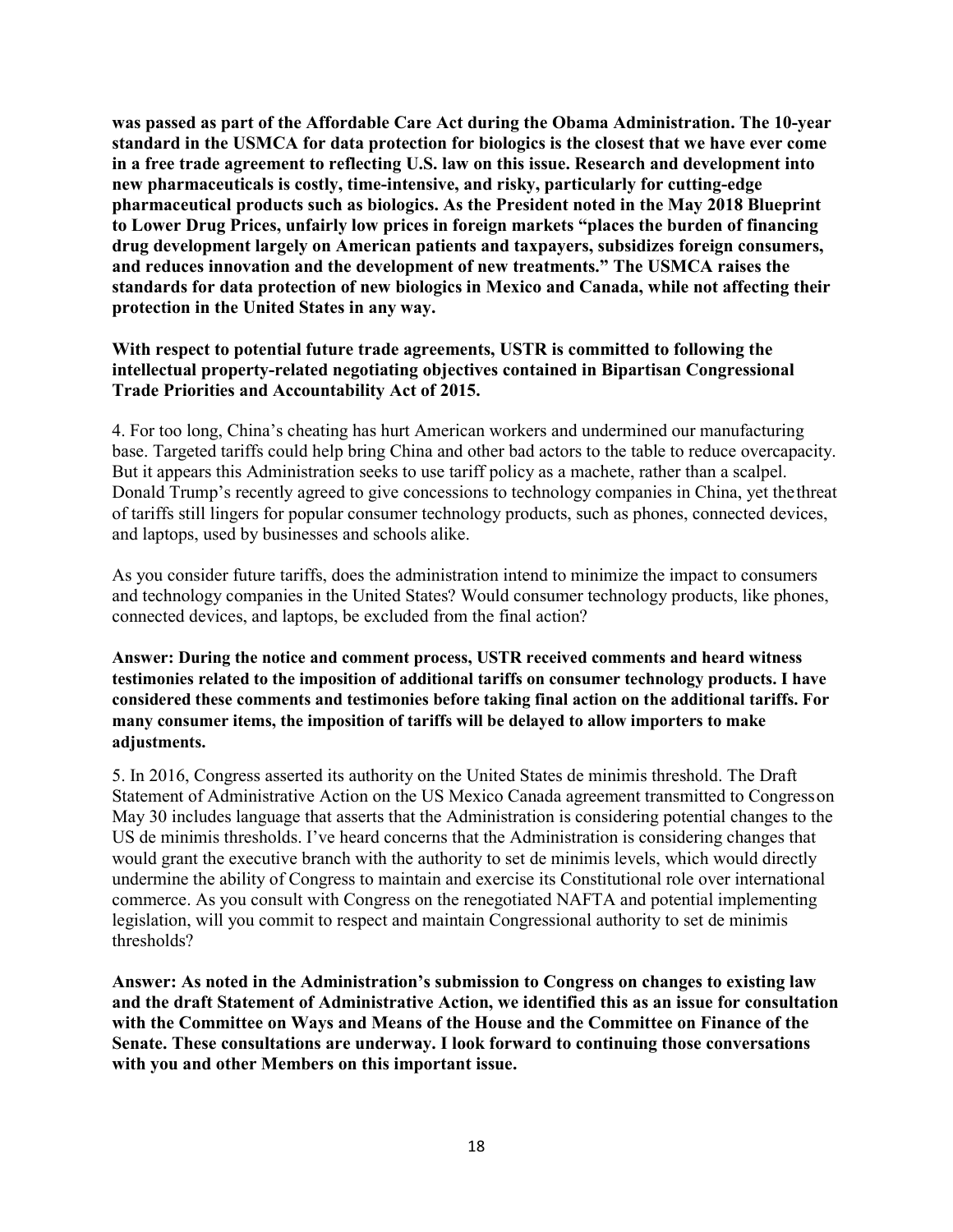6. While I'm concerned about the Administration's approach to de minimis in the context of the renegotiated NAFTA, I would welcome a discussion regarding the operation and impact of U.S. de minimis policy. For instance, has USTR reviewed which goods are entering the United States under the de minimis provision, and what tariff lines are most affected? How has the volume and types of trade claiming de minimis changed since 2015? How much duty loss is associated with trade entering the U.S. claiming de minimis status? What mechanisms, if any, are currently in place to monitor and enforce goods entering our borders claiming the de minimis exemption? What impacts has been seen on trade flows, domestic manufacturing, and our free trade agreement partners because of the change to the U.S. de minimis level in 2015?

**Answer: Those are all excellent questions and I couldn't agree with you more that this is an issue that needs to be looked at. I am particularly concerned by efforts to circumvent the requirements of the de minimis provisions in U.S. law. We are looking at some of these questions and working with CBP and others to analyze the effects of the de minimis exemption and what it means for U.S. workers who have to compete with imports. I look forward to discussing this issue with you and any other Member of Congress.**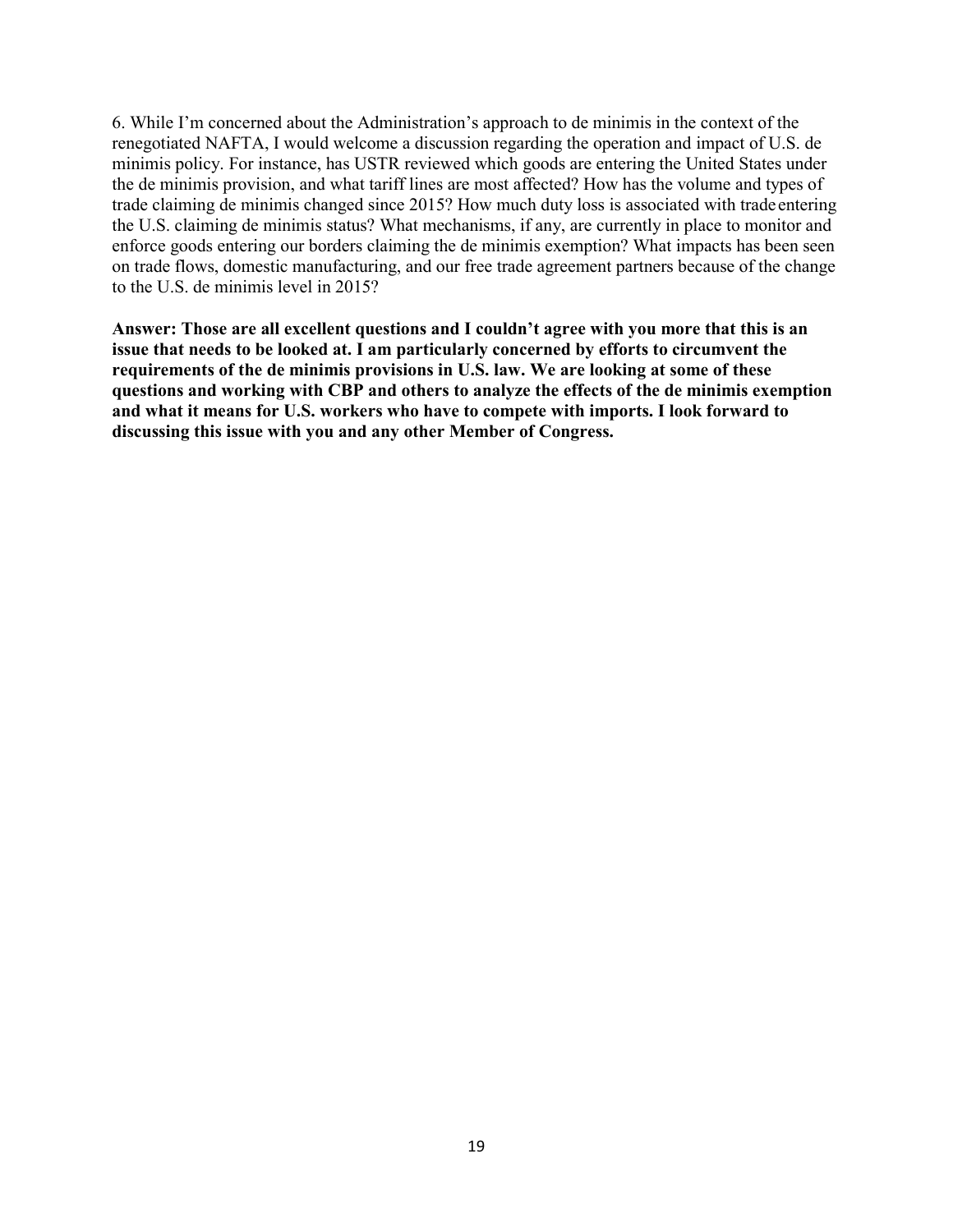## **From Representative Jimmy Panetta to Ambassador Robert E. Lighthizer**

1. The AFL-CIO has made a number of recommendations to improve the labor chapter to make the agreement better reflect core International Labor Organization conventions and would improve the agreement. Recommendations include creating an independent labor secretariat, better specifications for terms like "acceptable work conditions," requirements to prosecute that committing worker violence, and stronger protections for recruited migrant workers, some of whom travel to work inmy district.

Is USTR willing to work updating the Mexico labor annex or negotiating another enforceable side deal to make labor improvement such as these?

**Answer: I am committed to vigorously enforcing our trade agreements, and believe that the USMCA will strengthen our trading partners' labor standards and help ensure a level playing field for U.S. workers. My team at USTR and I have maintained an ongoing dialogue with the AFL-CIO and other key labor stakeholders regarding the USMCA labor obligations. I will continue to work with you and other Members of Congress to discuss options and policy tools for monitoring the implementation of these important reforms and enforcing Mexico's obligations under the USMCA.**

2. The Brown-Wyden labor proposal contains a mechanism for cooperation between parties and would encourage verifiable inspections. Mexico originally balked at this idea but has since saidthat this proposal would need to be reciprocal for them to agree to it, opening the door to it.

Is USTR willing to work towards negotiating an additional deal that includes the Brown-Wyden proposal, should this be a necessary path of action?

**Answer: I agree completely that the United States must vigorously enforce its trade agreements, and the Administration worked very closely with the Government of Mexico to ensure that Mexico's labor reforms met the obligations of the USMCA Labor Chapter and Annex on Collective Bargaining. On May 1, 2019, Mexico's Congress passed legislation that complies with its USMCA labor commitments, and Mexico is currently taking steps to implement these reforms. I will continue to work with you and other Members of Congress to discuss options and policy tools for monitoring the implementation of these important reforms and enforcing Mexico's obligations under the USMCA.**

3. The renegotiated NAFTA is an improvement upon the original on environment, given that this deal actually includes an environmental chapter. While the deal includes many environmental provisions that were a part of the Trans Pacific Partnership (TPP), it does not include any reference to climate change.

Is USTR willing to work towards updating the environmental chapter or negotiating another enforceable side deal that both mentions climate change and makes commitments to fight it?

**Answer: The USMCA Environment Chapter includes the strongest and most comprehensive set of enforceable environmental obligations of any previous U.S. trade**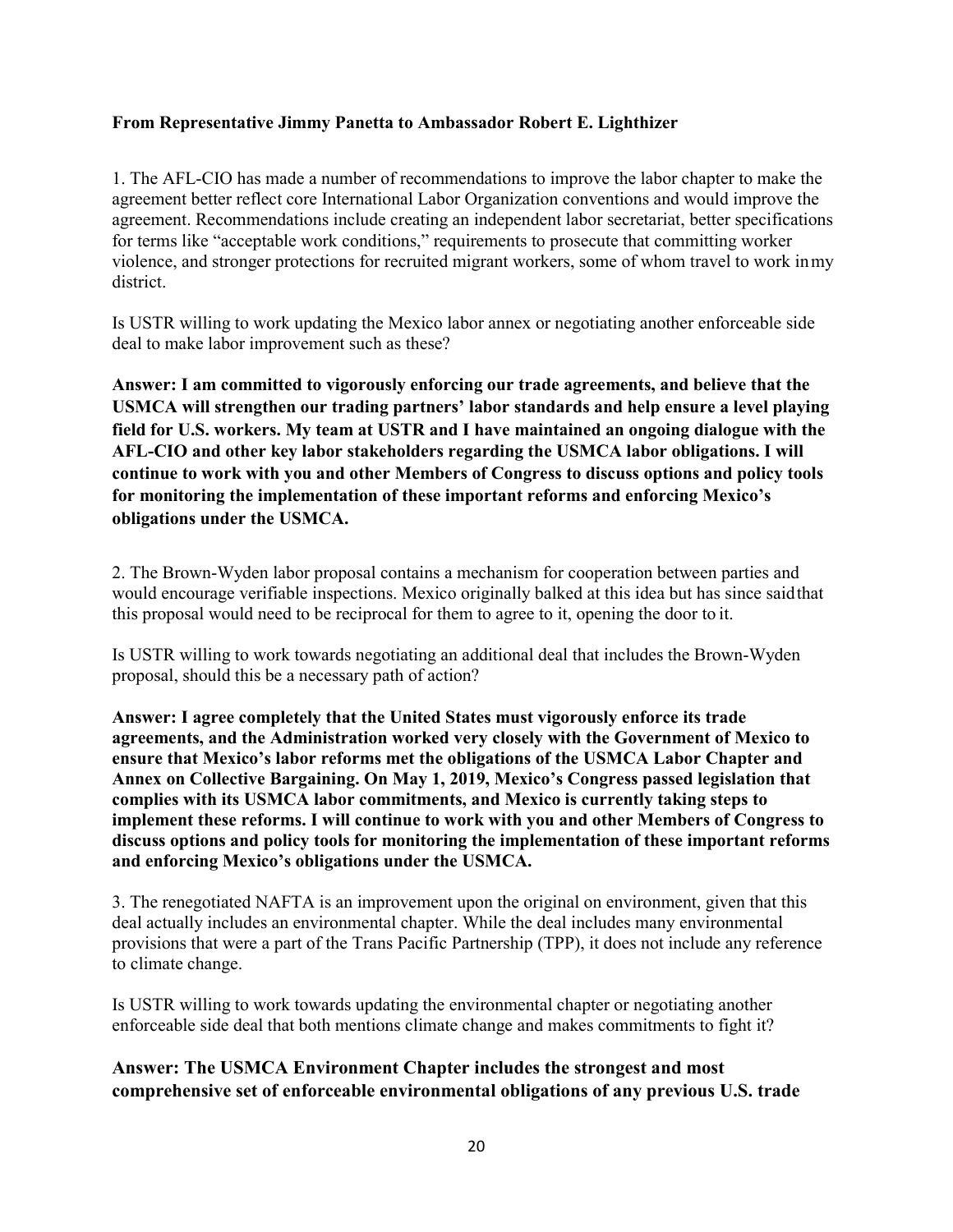**agreement. While I am committed to continuing to work with you and other Members of Congress to discuss options and policy tools to address concerns that have been raised with respect to the Agreement's environment provisions, I will also continue to follow the guidance provided in TPA regarding free trade agreements and climate change**

4. There remain strong concerns regarding state-to-state dispute settlement, and the ability for one party to block a dispute panel. You have stated to Senate Finance Ranking Member Wyden thatthe text of USMCA "is not meant to allow panel blocking."

While that clarification may be helpful, is USTR willing to either update USMCA's text or negotiate a side agreement that makes that clarification official?

# **Answer: I am committed to ensuring that the agreement is enforceable. My staff and I have been working with the process set up by the Speaker and this is one of the issues we are discussing.**

5. My colleagues and I wrote to you with our concerns regarding access to medicines,specifically taking issue with the 10-year exclusivity period for biologics.

Is USTR committed to working with our trading partners to ensure that the United States has the freedom to set its own standards for exclusivity?

**Answer: USTR is committed to following the intellectual property-related negotiating objectives contained in Bipartisan Congressional Trade Priorities and Accountability Act of 2015. The exclusivity period provision in USMCA does not and is not intended to prevent Congress from determining U.S. law in this area. The provision does not affect U.S. law at all, and requires Canada and Mexico to adopt certain U.S. standards for intellectual property rights.**

6. I'm encouraged by Mexico's reform of their labor laws, and given the country's current leadership, am hopeful they are committed to real change. But Mexico has a lot of work to do, both in standing up new institutions and breaking old cycles of anti-labor behavior.

Has USTR considered the difficulties that Mexico faces in achieving true reform, as opposed to simply having reforms on the books, as we negotiated the labor annex?

**Answer: I agree that Mexico has demonstrated a very strong commitment to transform its system of labor justice, and the Administration will continue to work closely with the Government of Mexico as it implements these historic reforms. As with any major reform, I anticipate that we will have questions about its implementation. I will continue to work with you and other Members of Congress to discuss options and policy tools for monitoring the implementation of these important reforms and enforcing Mexico's obligations under the USMCA.**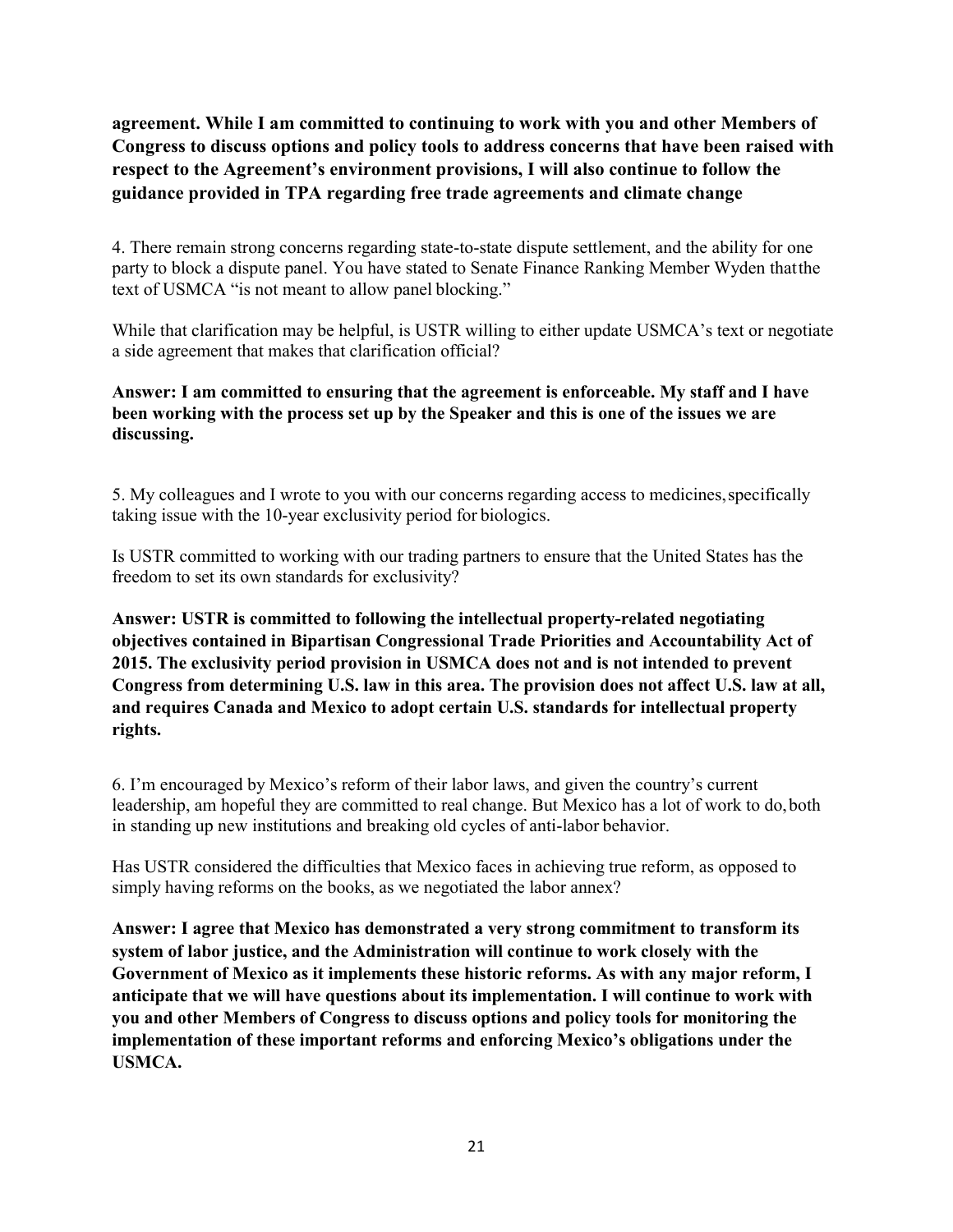7. Given the strains of the 25% tariffs on List 3 products, these companies may want to file for exclusions. Unfortunately, USTR has yet to create an exclusion process for List 3 products. Last week, Ambassador Doud confirmed that USTR has a plan to create an exclusion process forList Three products, but did not provide many other additional details.

What is USTR's timeline for introducing an exclusions process, and can you provide any additional details on how it might work?

# **Answer: Interested persons may submit requests for exclusion from the additional duties under the \$200 Billion Tariff Action (List 3) between June 30 and September 30, 2019. Please see [84](https://www.federalregister.gov/documents/2019/06/24/2019-13376/procedures-for-requests-to-exclude-particular-products-from-the-september-2018-action-pursuant-to) [FR 29576,](https://www.federalregister.gov/documents/2019/06/24/2019-13376/procedures-for-requests-to-exclude-particular-products-from-the-september-2018-action-pursuant-to) dated June 24, 2019.**

8. Ambassador Lighthizer, you noted yesterday that talks are progressing with Japan, and that you envision a deal in next few months. Currently, agricultural producers, including California wine producers, are at competitive disadvantage to winemakers in Australia and New Zealand, whohave duty-free access to the Japanese market.

Can you provide a fuller picture on how those talks are progressing, and the prospects of getting either TPP-level or greater than TPP level market access for our agricultural and wine producers?

**Answer: It is a top priority of the Trump Administration to negotiate a trade agreement with Japan to advance the interests of our agricultural producers in this important market. Many Members have expressed similar concerns to me, which is why we are pursuing an initial agreement with the Japanese to address market access for agricultural products, including wine. I have met several times with my Japanese negotiating counterpart in recent months to advance these discussions, including in Washington on August 1-2. A top objective of these negotiations is to ensure that U.S. agricultural exporters, including U.S. wine producers, are not disadvantaged by Japan's other trade agreements.**

9. I have become increasingly concerned with this Administration's willingness to use national security as a pretext for economic and trade policies, most notably on the Section 232 steel and aluminum tariffs. That is why I have introduced legislation, the Bicameral Congressional Trade Authority Act of 2019, to ensure Congress is able to review and approve such tariffs and ensure that determinations of national security threats are made by the Department of Defense, not the Department of Commerce.

Now, the President has once again used emergency declarations to threaten tariffs, regarding the suspended 5% tariffs on all goods from Mexico. You told Senator Menendez that it is "absolutely" appropriate to threaten tariffs to address an immigration issue. Where does the Administration draw the line on the use of tariffs, particularly to non-trade ends?

**Answer: I am focused on getting the USMCA through Congress, and of course continue to fully support the President as he uses the tools available to him to address the border emergency. The President, like previous Presidents, has ample legal authority to use economic tools to address national security issues. I recommend directing specific questions on addressing the emergency at the Southern Border to the White House.**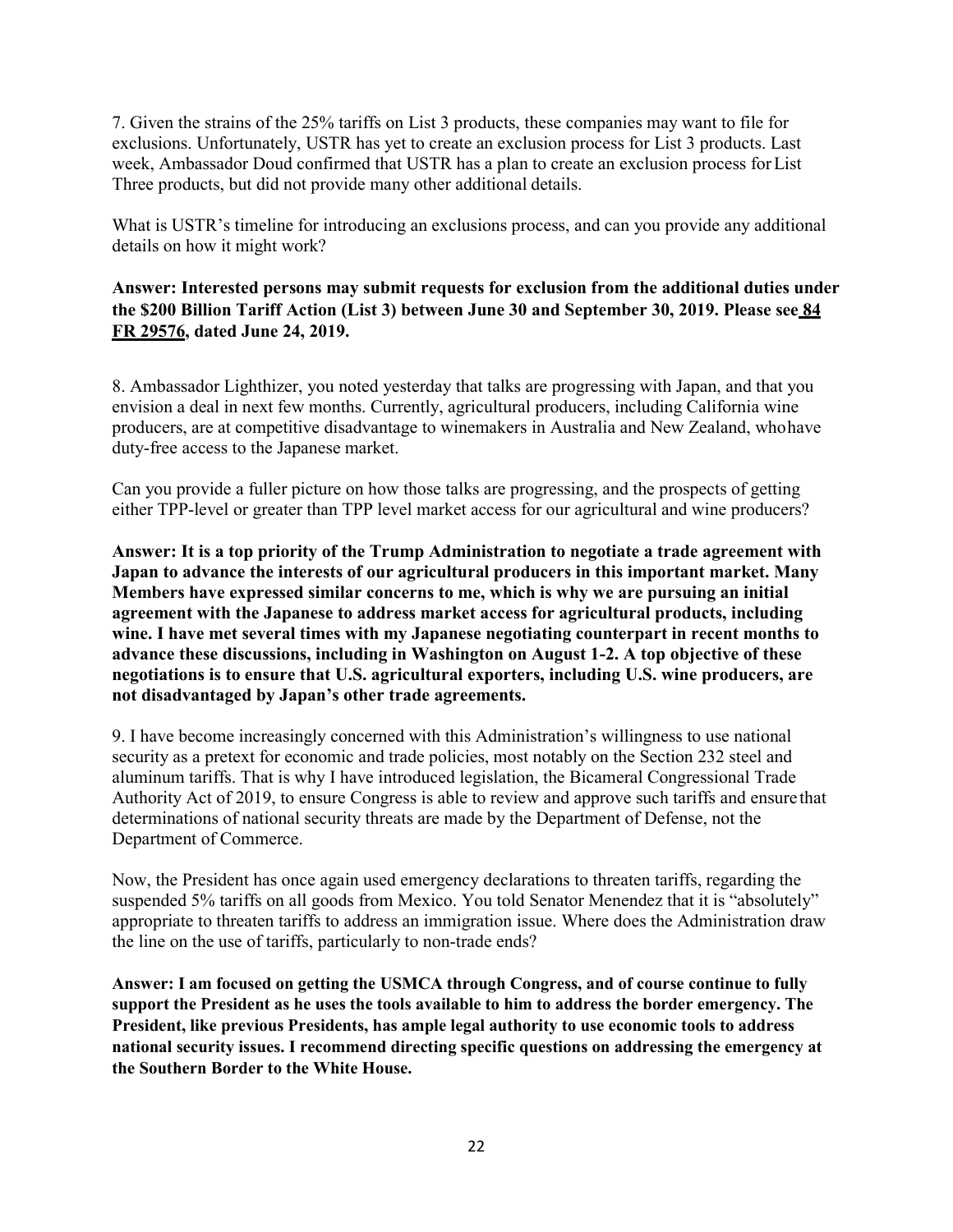10. When it comes to unfair trade, China has consistently been a bad actor. From intellectual property abuses to forced technology transfers, China has long acted with impunity and harmed American companies. The Administration cited these concerns in launching their Section 301 investigation and imposing tariffs on Chinese imports. While we must challenge China on these issues, these tariffs are causing pain on both sides, and are not a sufficient long-term strategy. Reaching a deal to reduce these tariffs and create enforceable obligations related to currency manipulation, market access, intellectual property, and forced technology transfer seemed within reach a month ago. However, these talks have broken down recently, with both sides blaming the other.

Can you describe what caused the most recent breakdown in these talks, and prospects for this deal moving forward?

**Answer: The Administration is committed to working toward a more fair and reciprocal trade relationship with China. As you note, there is a long history of unfair trade practices by China, which have had – and continue to have – a significant economic costs to U.S. workers and businesses. USTR's thorough and robust Section 301 investigation confirmed this, and President Trump took action after years of Administrations failing to deal with these problems. Our hope was that China would have responded to the findings in the Section 301 investigation and the subsequent U.S. tariff actions by undertaking the necessary economic and policy reforms needed to end its trade-distortive practices. Instead, China retaliated with tariffs on U.S. products. Currently, the Administration's use of tariffs under Section 301 is providing the United States with an important source of leverage to bring China to the table to negotiate an enforceable agreement that will address China's unfair trade practices. The Administration does not have a predetermined timetable for how long it will be necessary to leave these tariffs in place.**

**In the current negotiations with China, we are seeking to address a wide range of unfair trade practices, including ones that support non-market forces. Our negotiations with China stalled in May 2019 following months of hard work and candid and constructive discussions. By that time, the parties had reached agreement on a number of important matters. In wrapping up the final important issues, however, the Chinese moved away from previously agreed-upon provisions and undermined our progress. For an agreement to be reached, China must commit to real structural changes and cease its unfair trade practices, as well as end its retaliatory actions. Any agreement must also be enforceable.**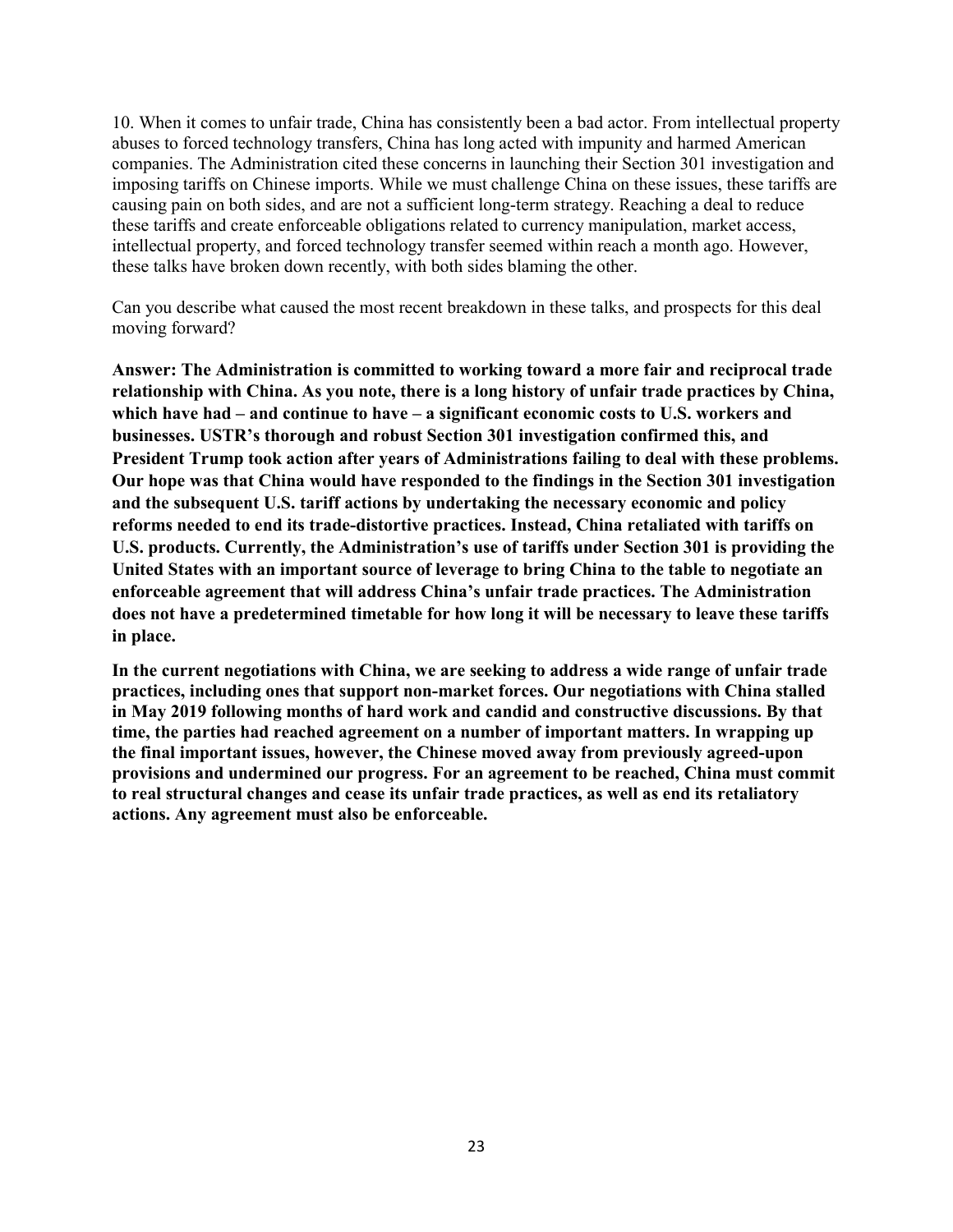#### **From Representative Bradley S. Schneider to Ambassador Robert E. Lighthizer**

1. Ambassador Lighthizer, I'd like to raise a trade barrier concern that was brought to my attention recently by a nitrogen fertilizer manufacturer headquartered in my district. The United States allows duty-free entry of European fertilizers while the EU imposes a 6.5% duty on imports of most U.S. fertilizers. The EU also recently imposed an antidumping duty on imports of U.S. urea ammonium nitrate fertilizer, making the total import duty level over 29%. CF Industries, in my district, submitted public comments in connection with the Enforcement of U.S. WTO Rights in Large Civil Aircraft Dispute and I know USTR recently released its proposal of retaliatory tariffs, and included nitrogen fertilizers. I'd like to know when you plan to make a final determination, and do you plan to keep nitrogen fertilizers on the final list of EU imports to be subject to retaliatory duties? Additionally, I would like to know if you plan to raise the removal of the duties on nitrogen fertilizer in your negotiations with the EU?

**Answer: USTR has received comments and heard witness testimonies from the fertilizer industry during the notice and comment process. I will consider these comments and testimonies before taking action in the WTO EU-Large Civil Aircraft dispute. After the WTO arbitrator issues its report on the value of countermeasures, I will announce the action we will take to enforce U.S. rights in the dispute, which could include additional duties on a final product list covering a level of trade commensurate with the adverse effects determined to exist.**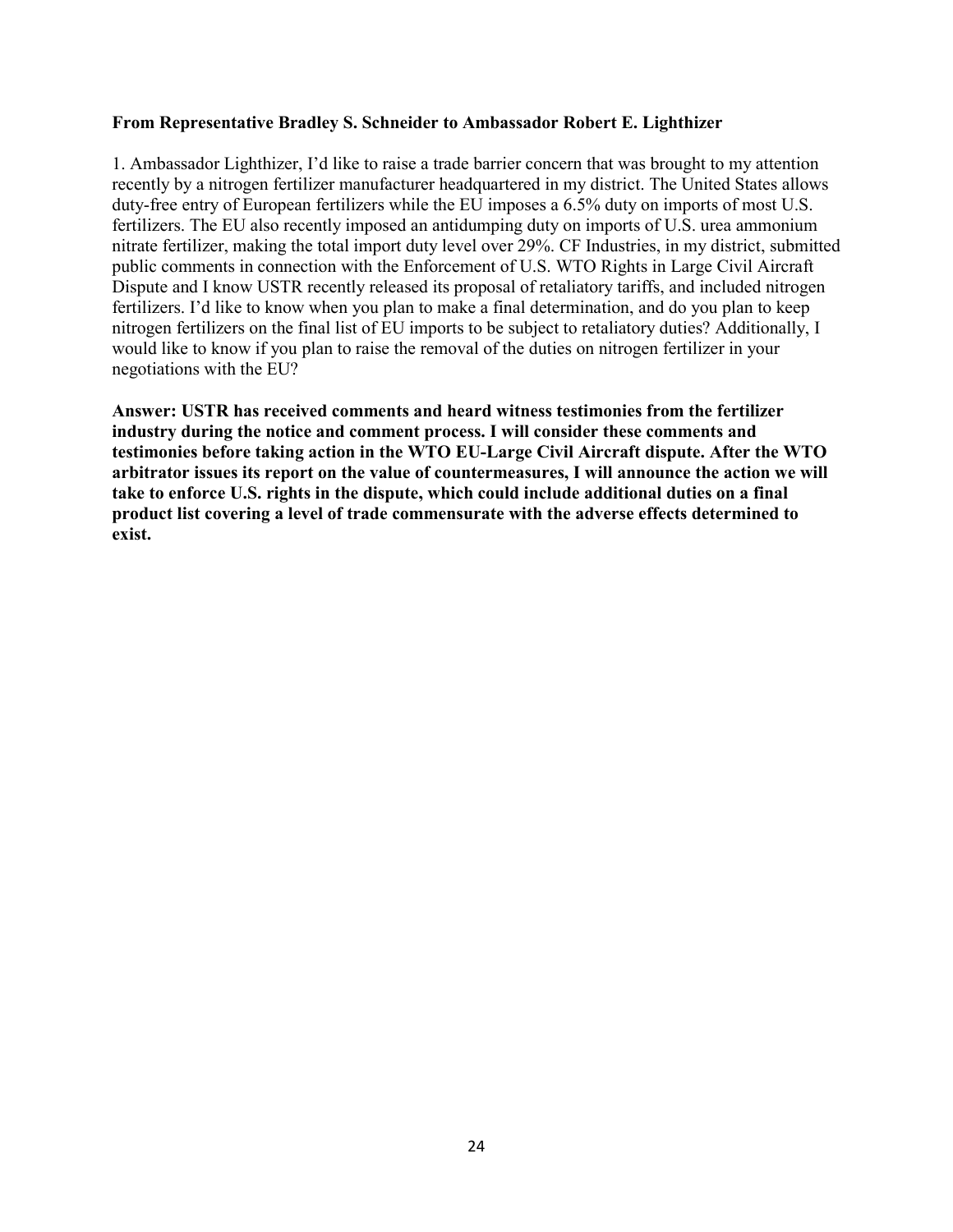### **From Representative Tom Reed to Ambassador Robert E. Lighthizer**

1. NY dairy farmers lost around \$50 million of exports to Canada due to its Class 7 milk priceclass. Seeing the Class 7 system eliminated in USMCA is extraordinarily important for our farmers back home. But the longer USMCA remains unratified, the longer Class 7 stays on the books in Canada.

During this prolonged period of low milk prices, USMCA provides improvements that we can't wait for. Given all these benefits, we have some concerns regarding enforcement. How will USTR enforce the new dairy provisions with regard to Canada to ensure that they don't create a 'Class 8' or another milk price class that would undercut U.S. dairy farmers again?

**Answer: We are closely monitoring developments in Canada, including its implementing legislation and its discussion with its stakeholders. The Agreement has strong and detailed transparency and consultation provisions, particularly regarding dairy pricing and tariff-rate quota administration, to help address and prevent any problems that may arise. Once USMCA enters into force, all of these commitments will be fully enforceable under the Agreement's state-to-state dispute settlement mechanism.**

2. Recently, Mexico has ratified USMCA and Canada has taken steps toward ratifying the trade deal as well. At the end of May, USTR submitted the draft Statement of Administrative Action. With all three countries having taken steps toward ratifying USMCA, how do you see the process playingout in Canada, and what is your timeline for submitting the implementing bill toCongress?

**Answer: The Trudeau government has begun necessary steps to ratify the USMCA in its Parliament and has stated that it plans to move forward on implementation in tandem with the United States. The Canadian Parliament has adjourned for the summer and is not expected to return before federal elections are held on October 21, 2019. We anticipate that Canada will take up the legislation once a new government is seated later this fall, and we are confident that the Parliament will vote in favor of the Agreement. With regard to the U.S. implementing bill, as I have done throughout the negotiation of USMCA, I continue to consult with Congress on both content and process. In particular, I am working closely with leadership in the House to ensure that we are ready with an implementing bill when the Speaker is ready to move forward.**

3. The inclusion of a provision on currency is the first time that the United States has included such a provision within a trade deal – and I hope this sets a precedent. We know that bad actors devalue their currency for competitive purposes, and this has hurt American manufacturers especially. Can you tell me, is this provision something that USTR plans to include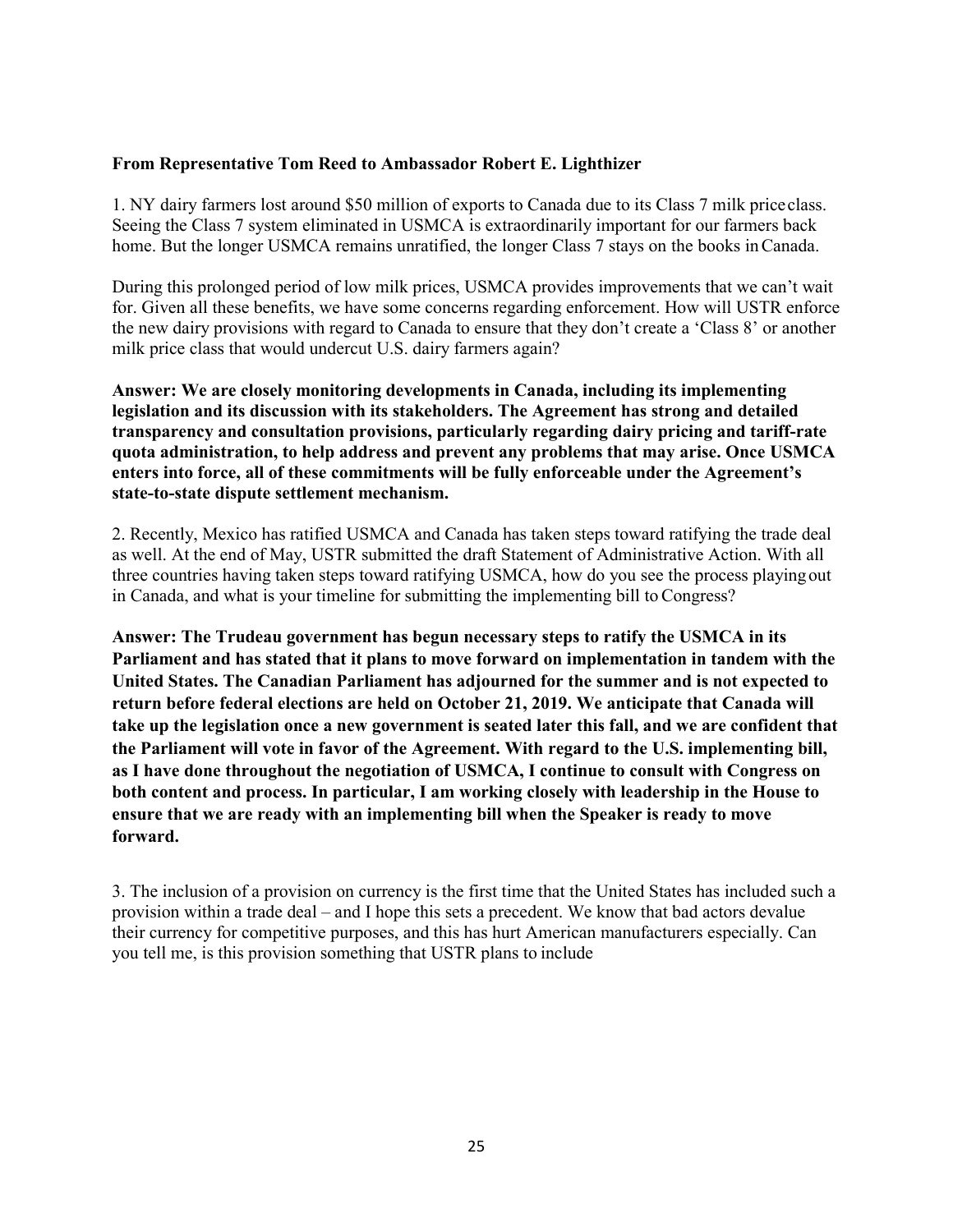### **From Representative Brian Higgins to Ambassador Robert E. Lighthizer**

1. Mexico has shared their anticipated timetable for implementation of their labor law reforms pursuant to the new agreement. Given the ambitious nature of that schedule, what is the Administration's plan for technical assistance, monitoring, and enforcement to ensure Mexico is complying with its obligations as the labor law reforms are implemented in both the short andlong term? What type of legislative authority exists, and is there any limitations to that authority, that Congress should consider?

**Answer: I am committed to vigorously enforcing our trade agreements, including the labor obligations, and the Administration worked very closely with the Government of Mexico to ensure that the labor reforms Mexico passed on May 1, 2019 met the obligations of the USMCA Labor Chapter and Annex on Collective Bargaining. The Administration will continue to work closely with the Government of Mexico as it implements these historic reforms, including through technical assistance from the U.S. Department of Labor and other U.S. agencies.**

**I look forward to working with you and other Members of Congress as we continue to discuss options and policy tools, including technical assistance, for monitoring the implementation of these important reforms and enforcing Mexico's obligations under the USMCA.**

2. Japanese automakers have more than doubled their automotive production in the United States since 1990 to 3.8 million units in 2017. This direct investment in production has resulted in the employment of tens of thousands of American workers. There are well-documented instances where the ability of American workers to organize and collectively bargain with these automakers has faced significant anti-union campaigns. Will improving worker rights for American autoworkers be part of your current negotiation with Japan? When will members and their staff be briefed on the ongoing negotiations with Japan?

## **Answer: The Administration intends to continue to pursue high-standard labor provisions in our comprehensive trade agreements, and I remain committed to the labor objectives outlined in the Administration's December 2018 Negotiating Objectives for a U.S.-Japan Trade Agreement. I am happy to brief you privately on the status of our negotiations with Japan.**

3. The UAE and Qatar signed agreements with the United States last year in an effort to addressthe concern of unfair subsidization of their airlines. In the US-Qatar agreement, Qatar committed to adhering to "market consistent conditions as far as possible". Qatar's recent investment in Air Italy indicates they are trying to circumvent the commitments made in the agreement and undermine its validity. Bipartisan members of Congress, governors and airline workers have encouraged the Administration to enforce the agreements. Does the Administration plan to enforce the tenets of agreement?

**Answer: The Departments of State and Transportation have the lead on international air transport issues. USTR will continue to work with them to enforce U.S. rights under international air transportation agreements.**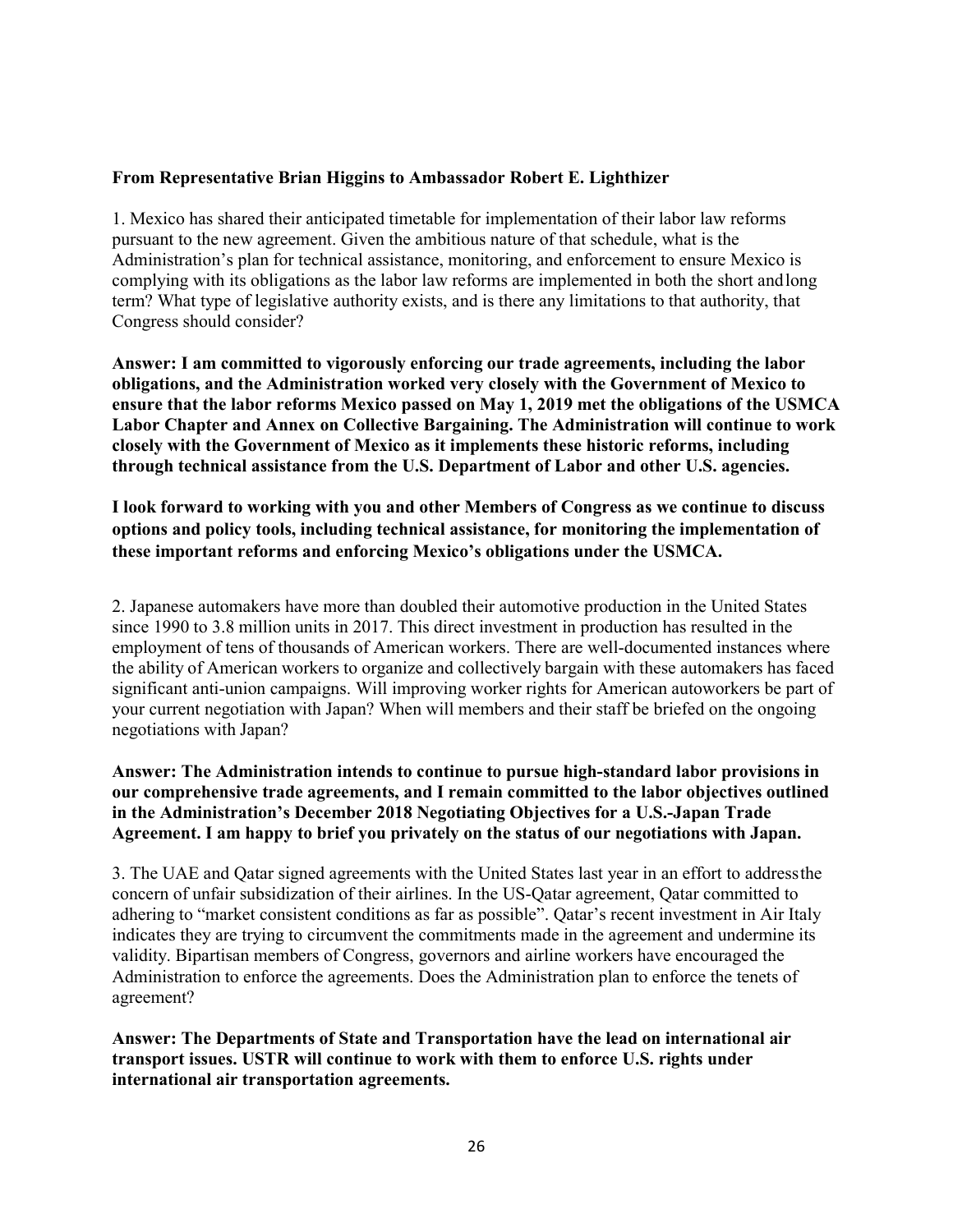### **From Representative John Lewis to Ambassador Robert E. Lighthizer**

1. Please may you detail how and when USTR coordinates with the Department of State's Race, Ethnicity and Social Inclusion Unit (RESIU) on the questions of labor, human and civil rights,and the rule of law with our trading partners in the Western Hemisphere?

**Answer: USTR works closely with the U.S. Departments of Labor and State, as well as other agencies, to monitor labor practices in trade partner countries, and the Western Hemisphere is a major focus of this collaboration. The United States has trade agreements with Central America and the Dominican Republic, Chile, Colombia, Mexico, Panama and Peru, and all include ongoing labor dialogue and engagement. For example, within the past year, officials from USTR, DOL and State have met with government officials and stakeholders in all of these countries, and on multiple occasions in the cases of Mexico, Colombia, Peru and Honduras. The Department of State's RESIU unit provides information that supports these monitoring trips and engagement, in coordination with its Bureau of Democracy, Human Rights and Labor. I look forward to consulting with you and your colleagues on Western Hemisphere labor issues in the future.**

2. USTR frequently references its collaboration with and reliance upon the Department ofLabor's International Labor Affairs Bureau in labor enforcement of U.S. trade agreements.

Do you support increased funding for ILAB to bolster the labor enforcement strategy?

**Answer: USTR is not involved in budget decisions for the U.S. Department of Labor. However, I am aware that ILAB is investing resources for research, monitoring, and technical assistance on labor rights issues in more than 40 trade partner countries. These efforts contribute to the Administration's enforcement of the labor chapters of trade agreements and labor provisions of preference programs. This assistance is critical and includes new programs in Mexico to support the implementation of the USMCA Labor Chapter and Collective Bargaining Annex, as well as ongoing support in Colombia, which includes the posting of a full-time labor attaché at the U.S. Embassy in Bogota.**

3. The United States-Brazil Agreement on Trade and Economic Cooperation (ATEC) references the importance of a trade agenda that is consistent environmental and ILO policies towards sustainable development. I remain increasingly concerned about the deteriorating human and civil rights situation in Brazil. Members of Congress receive alarming reports of indigenous, Afro-Brazilian, LGBTQ, and other civil society activists facing increasing threats, attacks, and extrajudicial killings. The 2019 Trade Policy Agenda mentions that the next United States-Brazil Commission on Economic and Trade Relations meeting is expected to occur in Brazil later thisyear.

Will the United States delegation mention the concerns about threats to civil society, land rights, and environmentalists in the Commission meetings?

4. Will USTR consult with the Department of State's Race, Ethnicity and Social Inclusion Unit (RESIU) before participating in United States-Brazil Commission on Economic and TradeRelations discussion?

**Answer for questions 3 and 4: The closer relationship between the United States and Brazil provides opportunities to deepen our trade relations. USTR works closely with the U.S.**